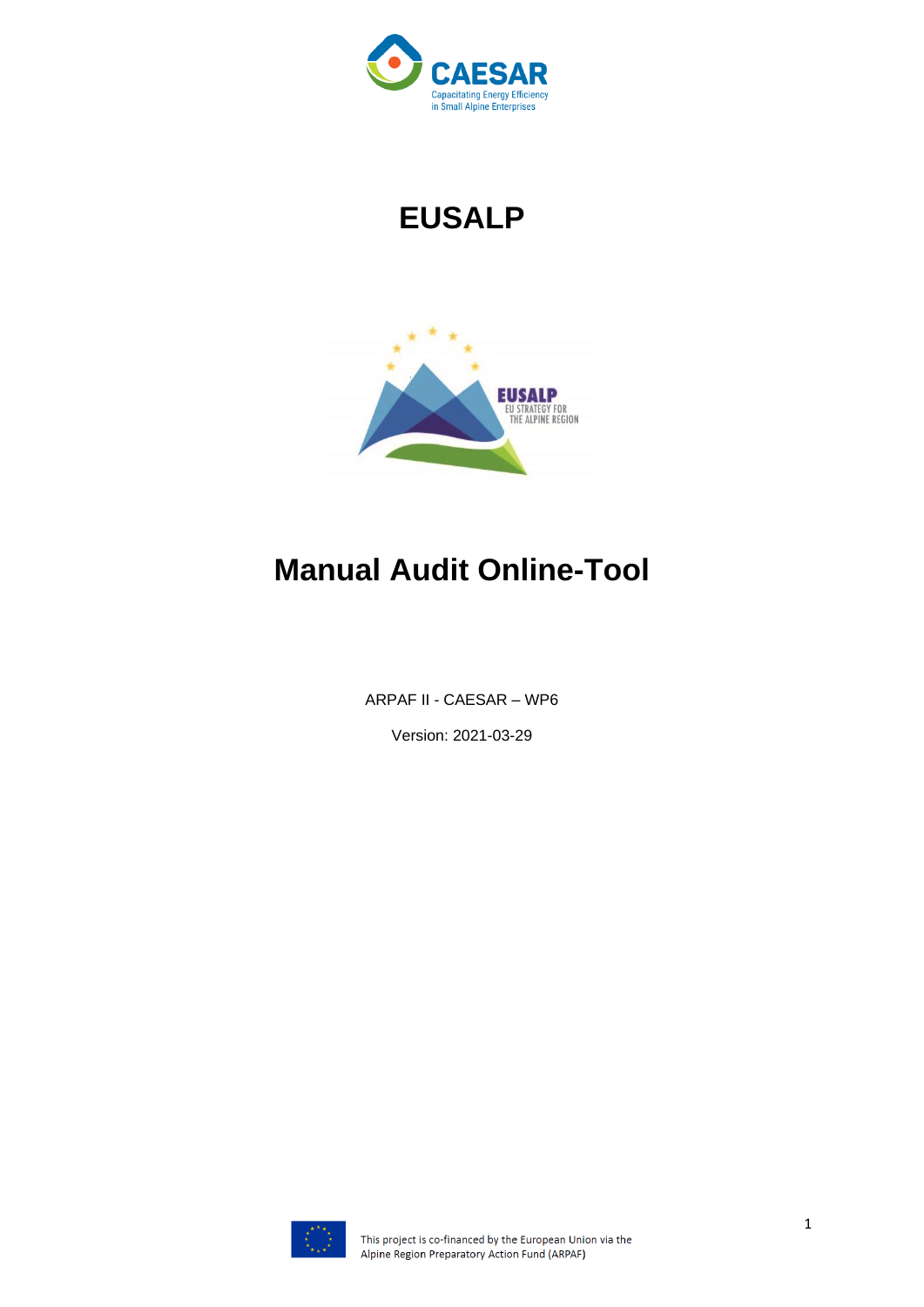

## Content

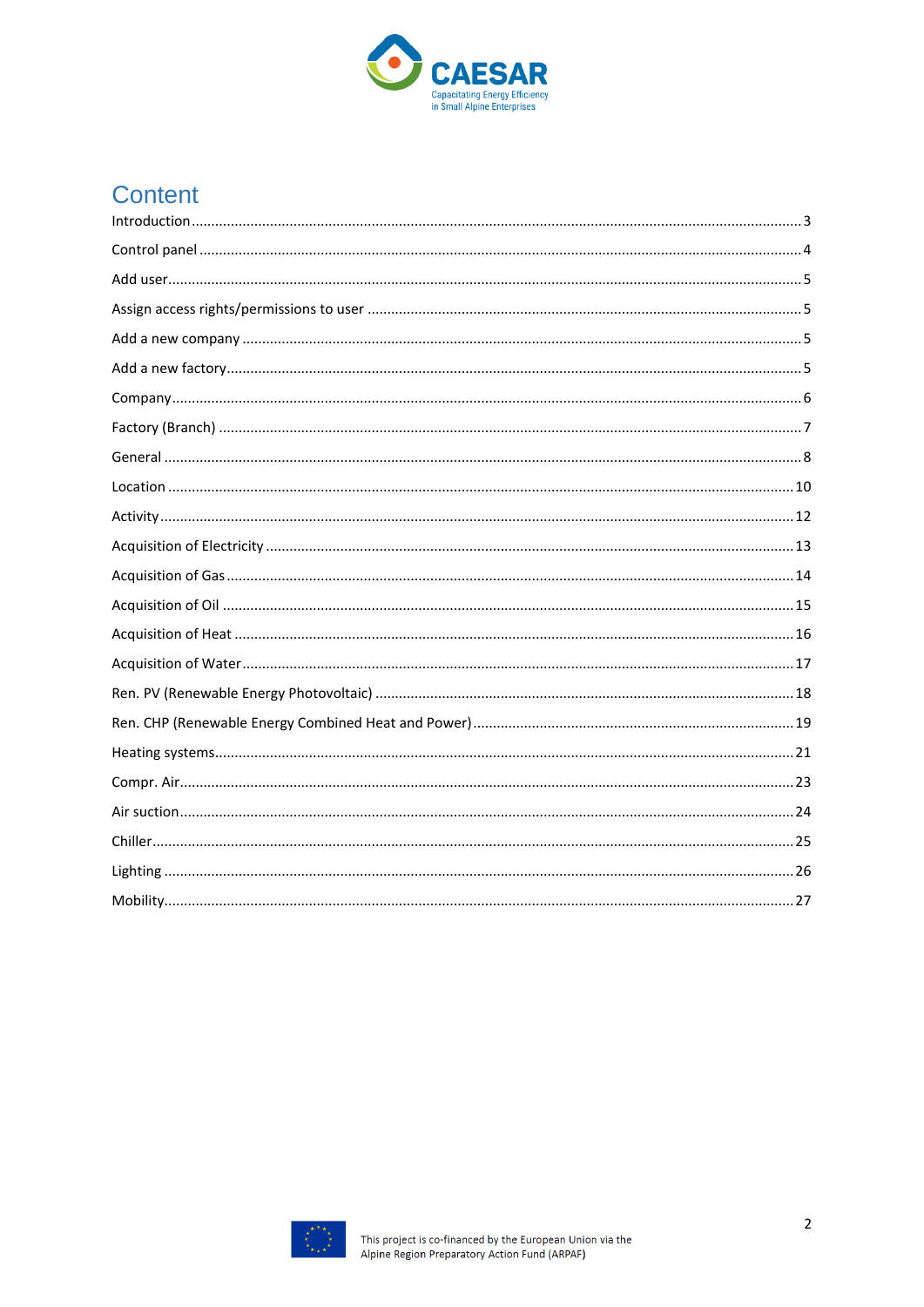

#### <span id="page-2-0"></span>Introduction

The EU-funded project CAESAR (Alpine Region Preparatory Action Fund) aims to improve awareness of energy efficiency in enterprises, providing a simple tool to be used by trained staff to assess energy consumption and analyze potentials for increased energy efficiency. The tool compiles all relevant data regarding energy (consumption of electricity, gas, oil, heat, CHP …) and transport, and it evaluates them according to predefined benchmarks.

The following areas are recorde within this tool:

- Information about the company, e.g. address, tax number etc.
- Information about the company's activity, e.g. products, materials etc.
- Information about the branch, e.g. employees, office space etc.
- Information about the electricity consumption, e.g. supplier, amount, etc.
- Information about the gas consumption, e.g. supplier, amount etc.
- Information about the oil consumption, e.g. supplier, amount etc.
- Information about district heating, e.g. supplier, amount etc.
- Information about water consumption, e.g. supplier, amount etc.
- Information about photovoltaic system, e.g. manufacturing, energy production etc.
- Information about combined heat and power, e.g. manufacturing, energy production etc.
- Information about heating system, e.g. manufacturer of boiler, energy consumption etc.
- Information about compressed air system, e.g. manufacturer of compressor, energy consumption etc.
- Information about suction system, e.g. manufacturer of system, volume flow etc.
- Information about cooling system, e.g. manufacturer of compressor, electric power consumption etc.
- Information about lighting system, e.g. type of used luminaire, operating hours, etc.
- Information about the vehicle fleet, e.g. type of car, drive type etc.

This short list is intended as a support so that the necessary documents/data for the audit can be prepared in advance.

#### Note:

- It is important to take as many photos as possible. This means that various aspects of the audit can be traced afterwards.
- The costs are supposed to be stated as net costs.
- Decimal places are separate with a dot and not a comma.

If you have any questions or suggestions about the online audit tool or the manual please send an email to the following address:

benjamin.auer@klimahausagentur.it

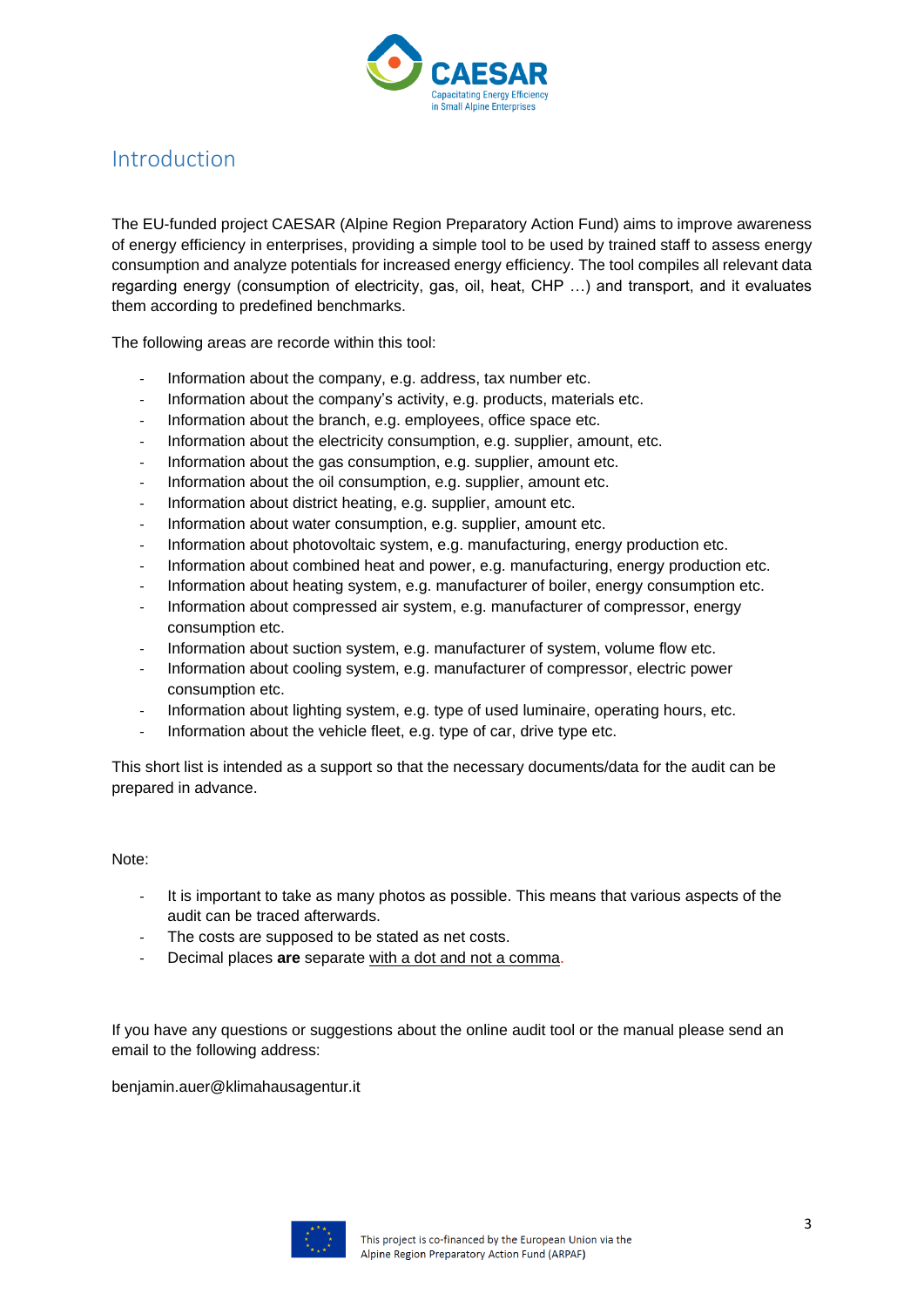

### <span id="page-3-0"></span>Control panel





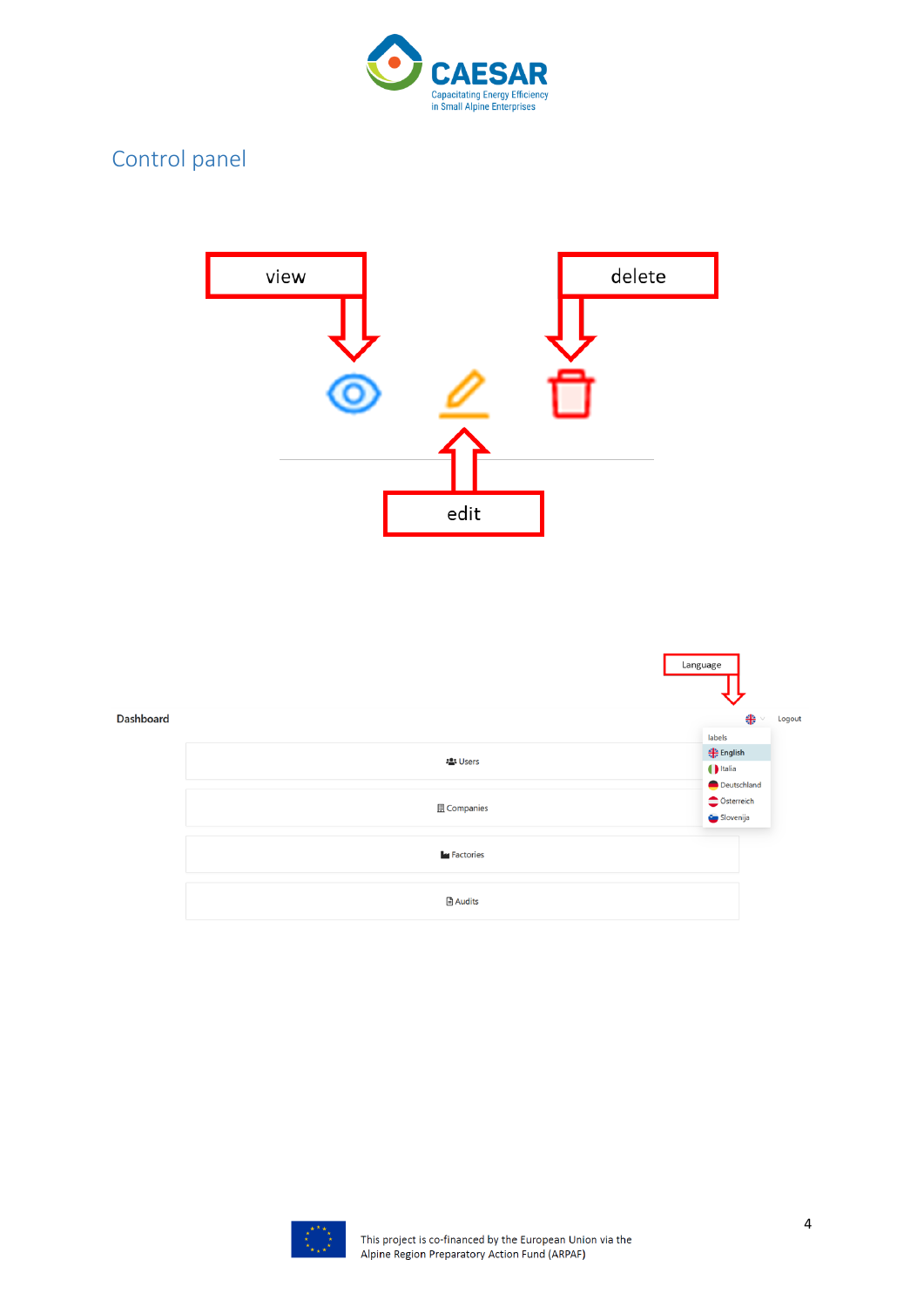

#### <span id="page-4-0"></span>Add user

- Press Button "Add User"
- Afterwards assign a username, role and password
- Role: available options are "management" and "date entry"
- Management: The user can add other users and also define access rights/permissions
- Data\_entry: The user can view or modify data from companies, factories and/or audits

#### <span id="page-4-1"></span>Assign access rights/permissions to user

- Press the Button "view" next to the name of the user
- Afterwards assign access rights for the category company, factory and/or audit
- Available options for access rights are "modify" or "view"

#### <span id="page-4-2"></span>Add a new company

- Press "Company" in the dashboard
- Afterwards press "Add company"

#### <span id="page-4-3"></span>Add a new factory

- Press "Factories" in the dashboard
- Afterwards press "Add factory"

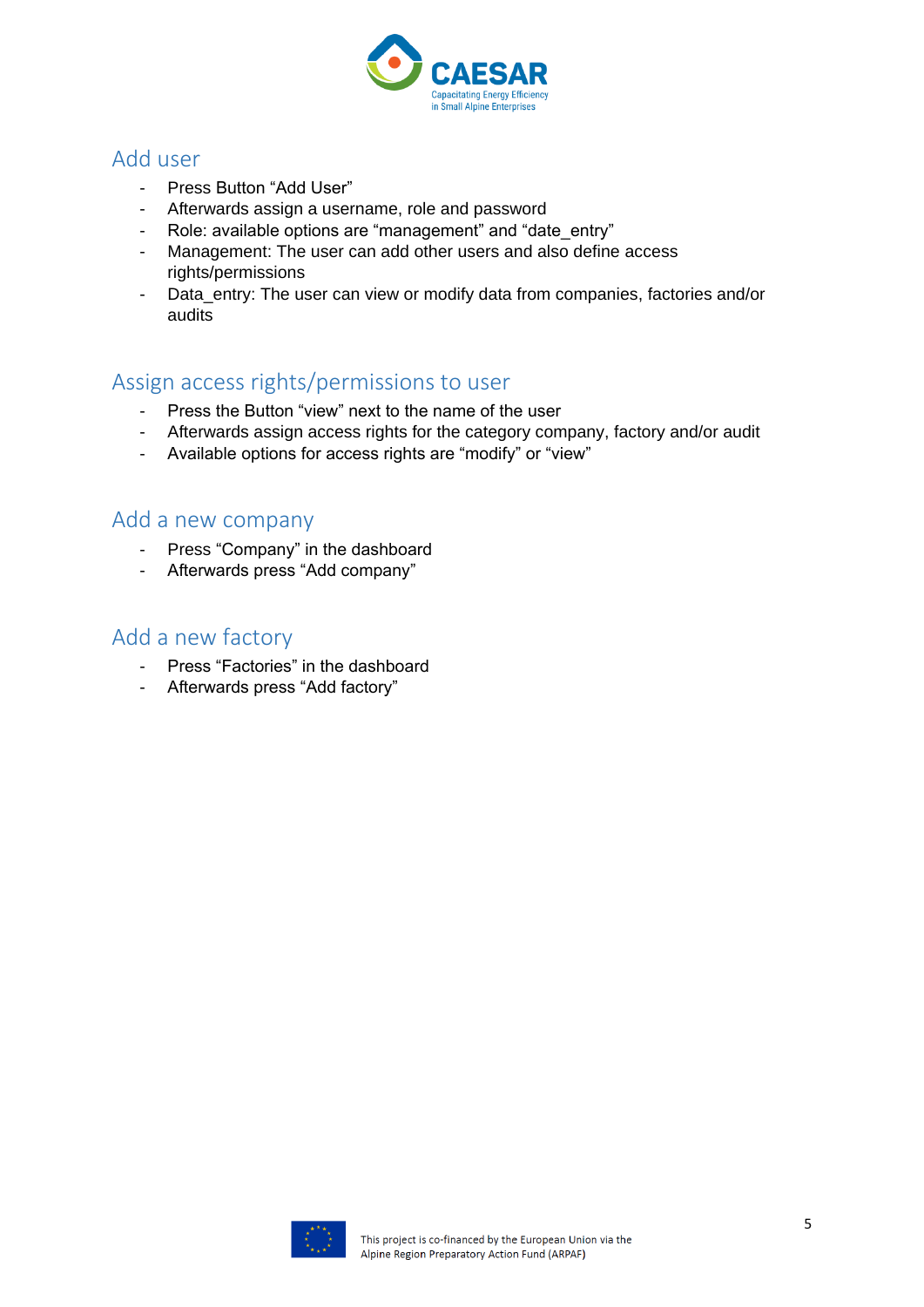

#### Company

<span id="page-5-0"></span>

| Term                          | <b>Description</b>                                                                               | <b>Example</b>            |
|-------------------------------|--------------------------------------------------------------------------------------------------|---------------------------|
| Country                       | Location of the company (country)                                                                | Austria                   |
| Name                          | Company name                                                                                     | Company XY                |
| <b>Tax Number</b>             | Tax number of the company                                                                        | AT123456789               |
| <b>Street</b>                 | Company address                                                                                  | <b>Street XX</b>          |
| City                          | Company city                                                                                     | <b>Innsbruck</b>          |
| ZIP-Code                      | Company postal code                                                                              | 6020                      |
| Legal Representative<br>(CEO) | <b>CEO - Chief Executive Officer</b>                                                             | <b>Martina Musterfrau</b> |
| E-Mail                        | Company e-mail address                                                                           | musterfrau@email.<br>at   |
| Phone                         | Company phone number                                                                             | 0123/456789               |
| Fax                           | Company fax number                                                                               | 0123/456789               |
| PEC (certified Email)         | Official certified email for institutional communication. This requires a specific IT-<br>system |                           |

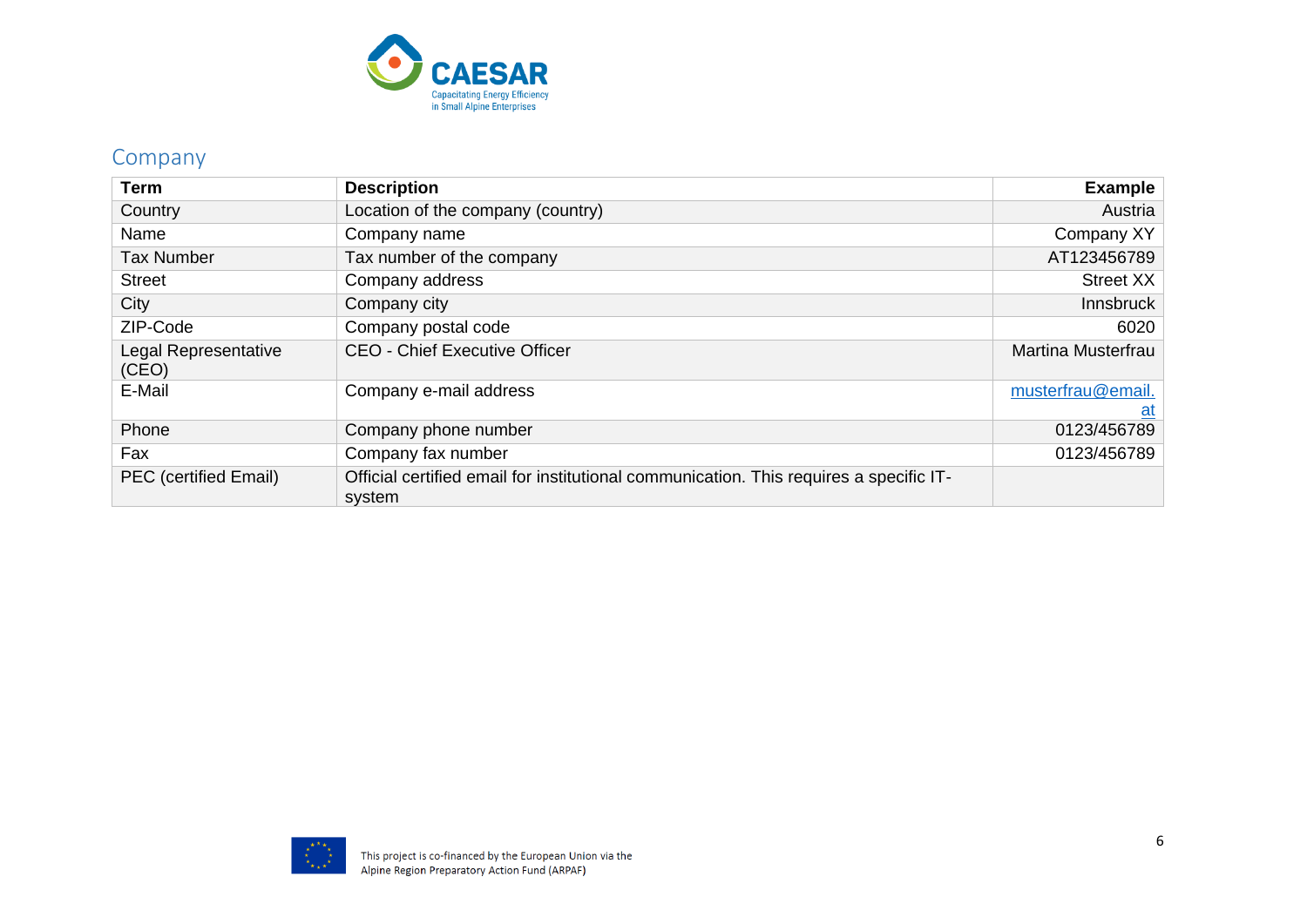

### Factory (Branch)

<span id="page-6-0"></span>

| Term                      | <b>Description</b>                  | <b>Example</b>                |
|---------------------------|-------------------------------------|-------------------------------|
| Company                   | The company's branch                | Company XY                    |
| <b>Street</b>             | <b>Branch address</b>               | Mainstreet 2                  |
| <b>ZIP</b>                | Branch postcode                     | 5020                          |
| City                      | <b>Branch city</b>                  | Salzburg                      |
| Phone                     | Branch phone number                 | 0123/56789                    |
| E-Mail                    | Branch e-mail address               | beispiel@email.at             |
| <b>Trade Organization</b> | The trade association of the Branch | Association of bakers Austria |

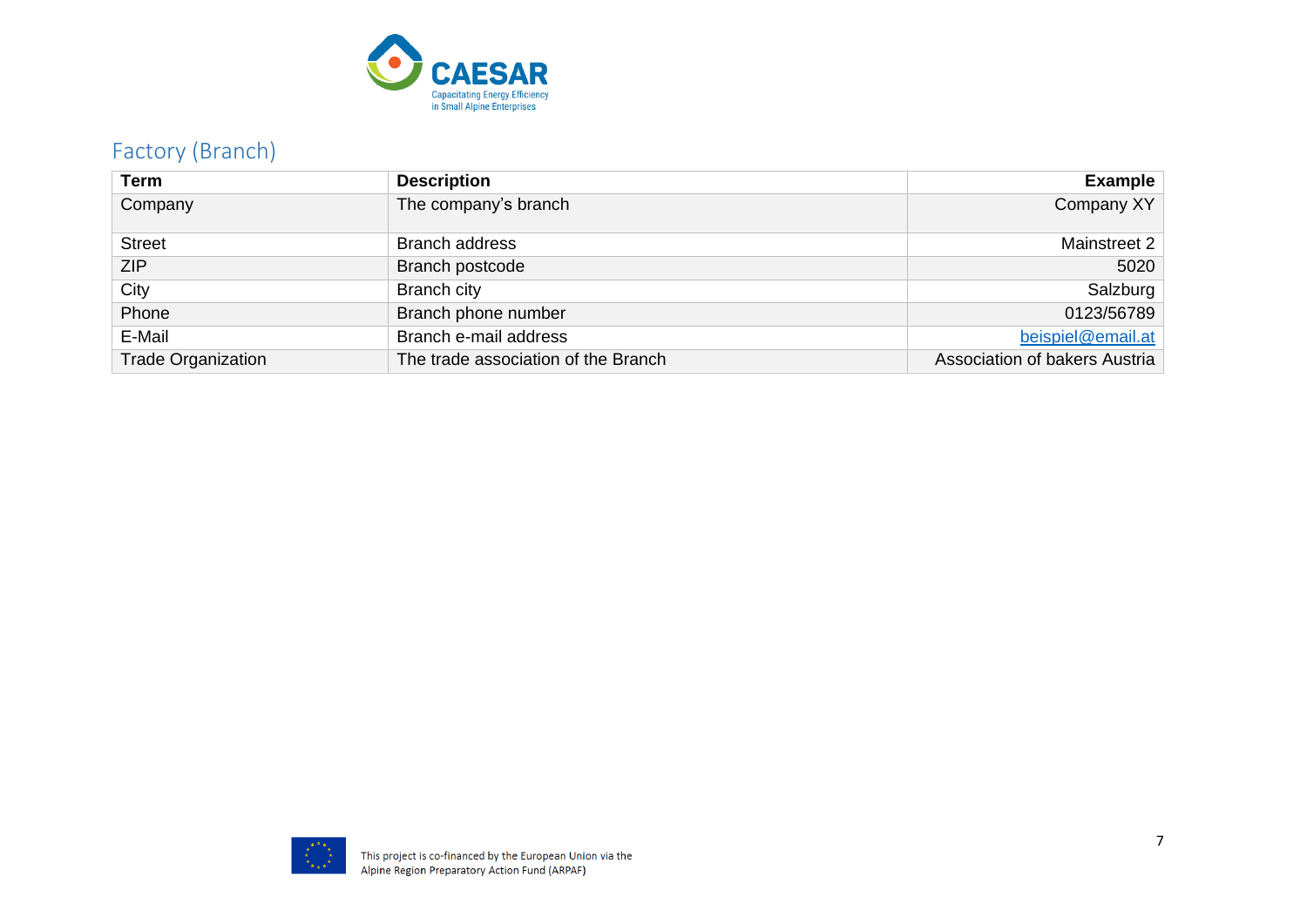

#### General

<span id="page-7-0"></span>

| <b>Term</b>                                | <b>Description</b>                                                                                                                                       | <b>Example</b>            |
|--------------------------------------------|----------------------------------------------------------------------------------------------------------------------------------------------------------|---------------------------|
| Factory                                    | Choose branch                                                                                                                                            | Factory A                 |
| Reference Year                             | Reference year of Audit                                                                                                                                  | 2019                      |
| <b>Current Year</b>                        | Current year                                                                                                                                             | 2020                      |
| Company contact<br>person for the Audit    | Contact person in the company for the data of the audit                                                                                                  | <b>Martina Musterfrau</b> |
| Phone                                      | Contact person's phone number for audit                                                                                                                  | 0123/4567                 |
| E-Mail                                     | Contact person's e-mail address for audit                                                                                                                | beispiel@email.at         |
| <b>Start date</b>                          | Beginning date of audit                                                                                                                                  | 01.01.2020                |
| End date                                   | Finishing date of audit                                                                                                                                  | 31.03.2020                |
| Auditor                                    | Auditor                                                                                                                                                  | Max Mustermann            |
| National<br>classification code            | Classification of economic activity using the document "Statistical<br>classification of economic activities in the European Community (NACE<br>Rev. 2)" | 2811                      |
| Type of company                            | Type of company: large company, KMU, energy-intensive company                                                                                            | Large Company             |
| available<br>Certifications                | Existing certifications, e.g. ISO50001                                                                                                                   | ISO50001                  |
| Number of<br>employees<br>(reference year) | Number of employees at the branch incl. management level                                                                                                 | 60                        |
| Number of workers                          | Number of workers in the branch                                                                                                                          | 30                        |
| Working hours<br>(reference year)          | Total working hours of all workers                                                                                                                       | 57.600                    |
| Number of<br>technicians                   | Number of technicians in the branch                                                                                                                      | 20                        |
| <b>Working hours</b><br>(reference year)   | Total working hours of all technicians                                                                                                                   | 38.400                    |
| Number of staff in<br>Administration       | Number of employees in administration in the branch                                                                                                      | 10                        |

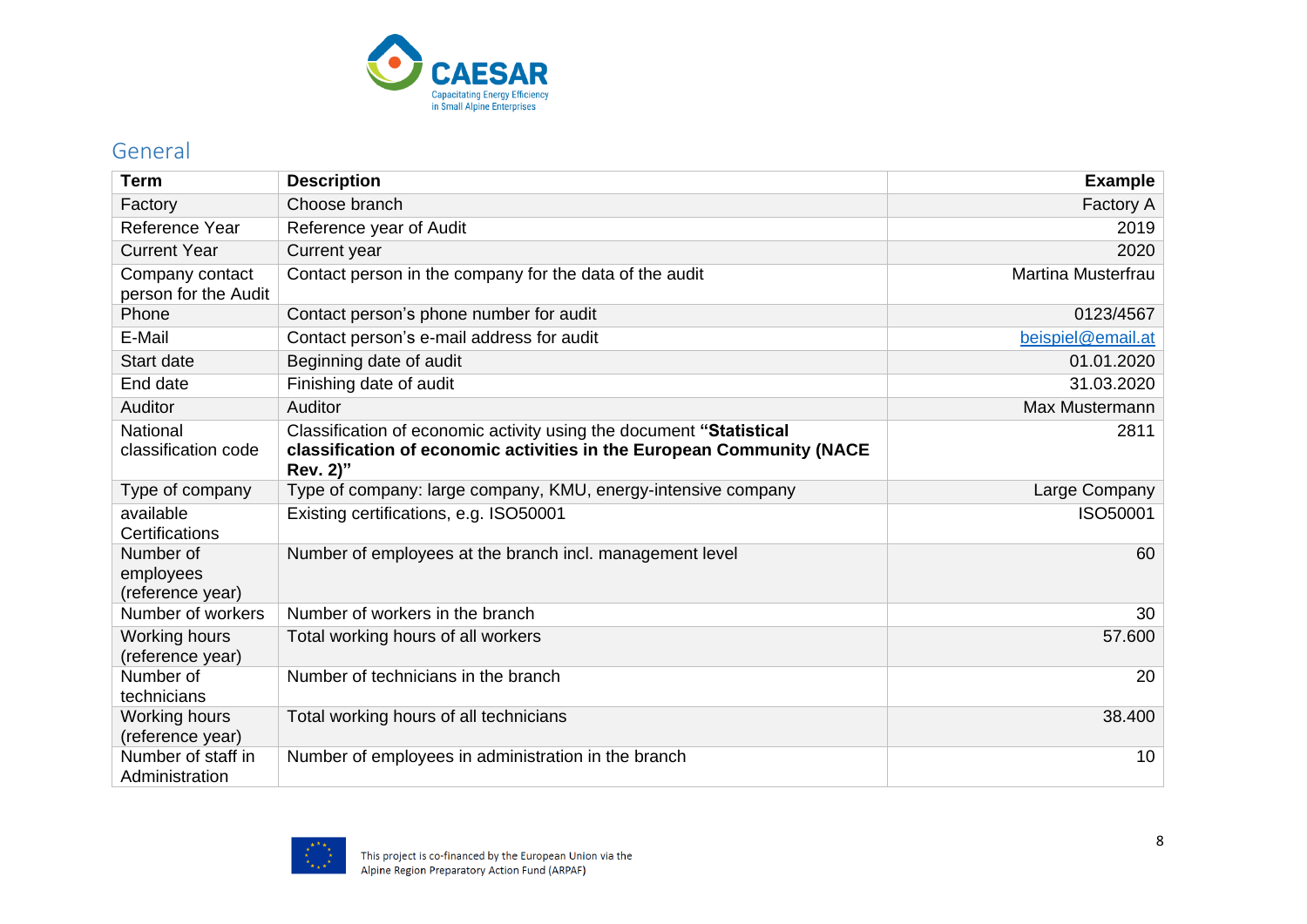

| Working hours<br>(reference year) | Total working hours of all employees in administration in the branch | 19.200                             |
|-----------------------------------|----------------------------------------------------------------------|------------------------------------|
| Revenue                           | Turnover of the branch                                               |                                    |
| (reference year)                  |                                                                      | 1.500.000 €                        |
| <b>Balance sheet</b>              | Balance sheet result in the reference year of the branch             |                                    |
| profit/loss                       |                                                                      | 500.000 €                          |
| Longitude                         | Longitude                                                            | 47.264333868541776                 |
| Latitude                          | Latitude                                                             | 11.39974427920321                  |
| Degree days (EN<br>ISO 15927-6)   | Can be found within the energy certificate                           | 3.456 Kd                           |
| Photos                            | Photos of the branch                                                 |                                    |
| <b>Notes</b>                      | Notes about the branch                                               | The building is going to be        |
|                                   |                                                                      | extended within the next couple of |
|                                   |                                                                      | years                              |

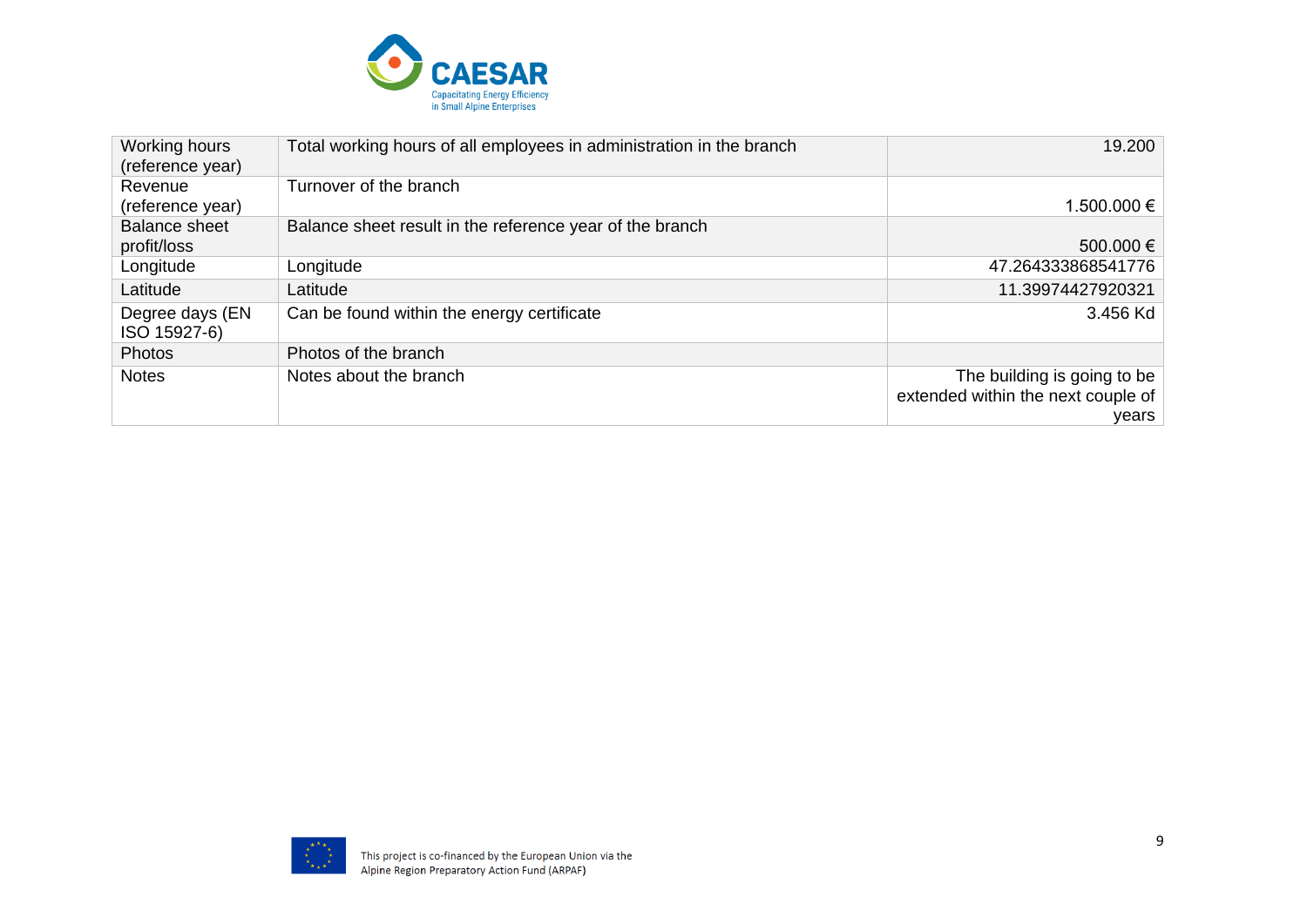

#### Location

<span id="page-9-0"></span>

| <b>Term</b>                                 | <b>Description</b>                                                        | <b>Example</b>                              |
|---------------------------------------------|---------------------------------------------------------------------------|---------------------------------------------|
| Total plant area                            | Total land area of the branch                                             | $3.000 \; \text{m}^2$                       |
| Total gross volume of the<br>building       | Total gross volume of the building                                        | $6.000 \; \text{m}^3$                       |
| Total heated net volume                     | Total net heated volume of the building                                   | $3.800 \text{ m}^3$                         |
| Production area                             | Total area of the branch                                                  | 500 m <sup>2</sup>                          |
| Volume of production area                   | Gross volume of the branch                                                | $4.200 \text{ m}^3$                         |
| Warehouse area                              | Total area of the warehouse                                               | 300 m <sup>3</sup>                          |
| Warehouse volume                            | Gross volume of the warehouse                                             | $1.800 \; \text{m}^3$                       |
| Net office surface                          | Net office space                                                          | $200 \; \text{m}^2$                         |
| Average net office height                   | Average net office height                                                 | $2,5$ m                                     |
| Description of outer office<br>shell        | Structure of the outer shell, e.g. insulation, brick, etc.                | 38er Brick with 20 cm mineral<br>insulation |
| Description of office windows               | Description of the quality of the office's windows and doors, e.g. triple | 3-way glazing with a wooden                 |
| and doors                                   | glazing, wooden frames, age, etc.                                         | frame, 5 years old                          |
| Photos                                      | Photos of the offices, windows, etc                                       |                                             |
| Average measured<br>temperature (spot)      | Average temperature of one room only (spot)                               | 20 °C                                       |
| Description of any<br>encountered problems  | e.g. mould, dampness                                                      | Condensation on the window<br>glass         |
| Description of heat<br>contribution system  | e.g. radiators, underfloor heating, etc.                                  | underfloor heating everywhere               |
| Photos                                      | Photos of the heat delivery systems                                       |                                             |
| Hydraulic balancing of heat<br>system       | Has a hydraulic balancing been executed on the heating system?            | yes/no                                      |
| Average net factory hall heigth<br>(heated) | Average hall height (heated)                                              | 10 meters                                   |
| Factory hall outer shell<br>description     | Description of the outer shell of the hall, e.g. brick, insulation, etc.  | 38er brick with 5 cm mineral<br>insulation  |

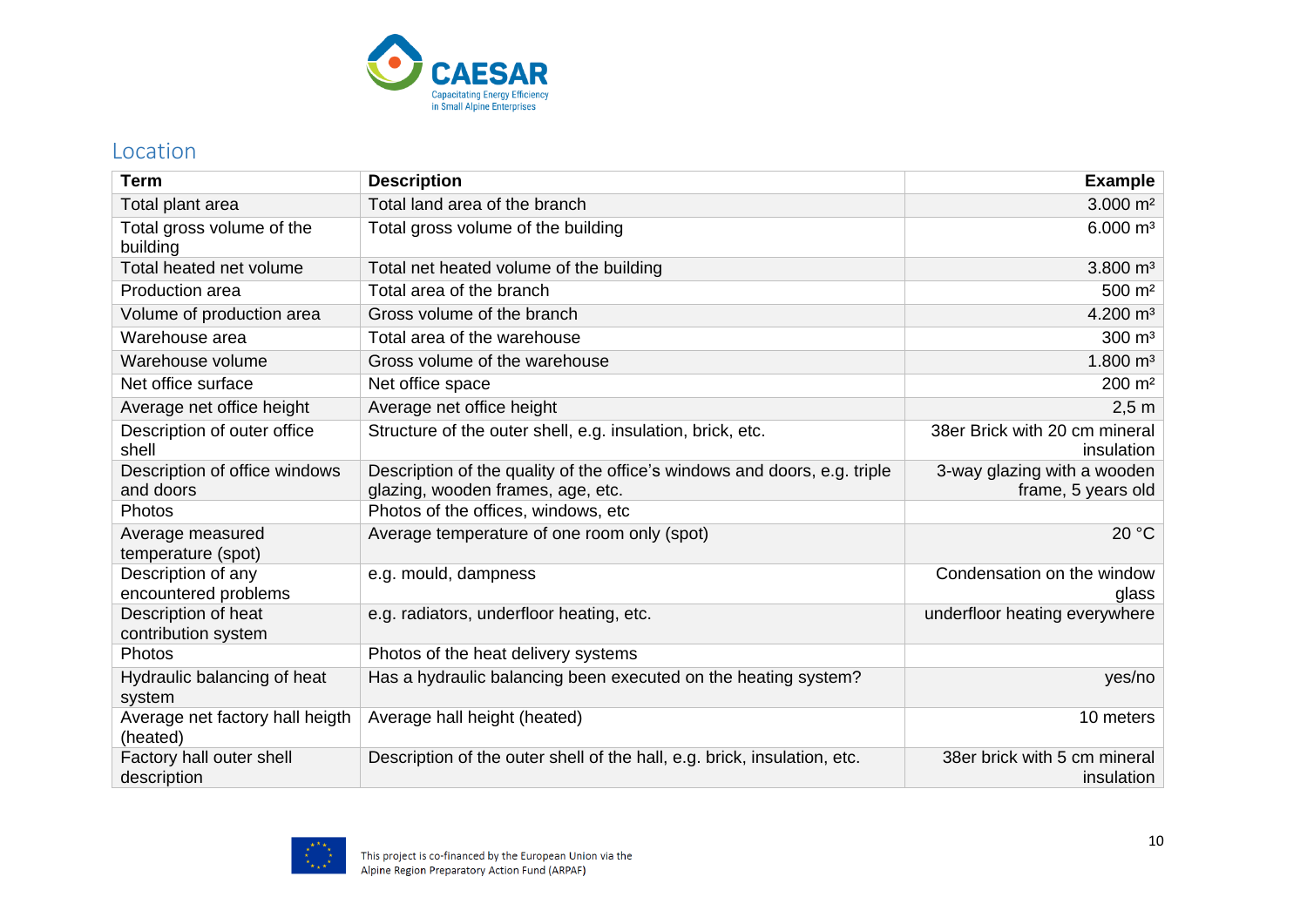

| Description of factory hall<br>windows and doors | e.g. garage door                                        | Rolling gate                          |
|--------------------------------------------------|---------------------------------------------------------|---------------------------------------|
| <b>Photos</b>                                    | Photos of the company halls, hall gates, etc.           |                                       |
| Average measured<br>temperature (spot)           | Average temperature of one room only (spot)             | 15 °C                                 |
| Description of any<br>encountered problems       | e.g. mould, moisture                                    | Rolling gate doesn't close<br>precise |
| Description of heat<br>contribution system       | e.g. radiators, underfloor heating, etc.                | Electric ceiling heating              |
| Photos                                           | Photos of the heat delivery system in the company halls |                                       |

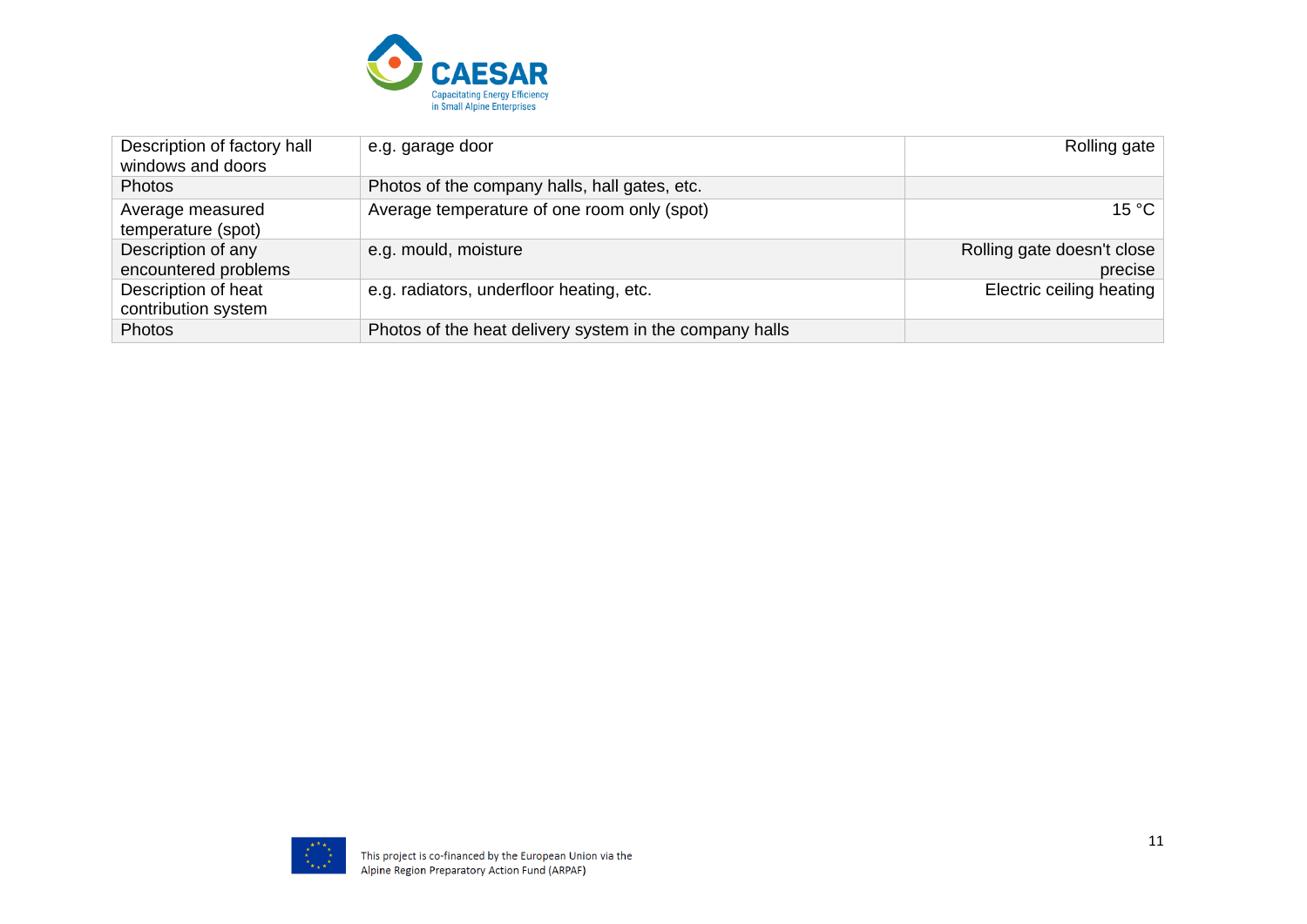

#### Activity

<span id="page-11-0"></span>

| <b>Term</b>                | <b>Description</b>                                                | <b>Example</b>                                                      |
|----------------------------|-------------------------------------------------------------------|---------------------------------------------------------------------|
| Description of<br>activity | Description of activity                                           | Producing windows                                                   |
|                            |                                                                   |                                                                     |
| Product                    |                                                                   |                                                                     |
| Product                    | Type of product, e.g. photovoltaic module, wooden<br>window frame | Wooden window frame                                                 |
| Quantity                   | Amount of products produced in the reference period               | 100                                                                 |
| Units (SI)                 | e.g. kg, meter(m), piece, etc.                                    | Pieces                                                              |
| Photos                     | Photos of the products or the production                          |                                                                     |
|                            |                                                                   |                                                                     |
| Material                   |                                                                   |                                                                     |
| Material                   | Materials used for product, e.g. solar glass, wood                | Wood                                                                |
| Quantity                   | Amount of used materials                                          | 50                                                                  |
| Units (SI)                 | e.g. kg, meter(m), piece, etc.                                    | kg                                                                  |
| <b>Photos</b>              | Photos of the raw materials                                       |                                                                     |
|                            |                                                                   |                                                                     |
| <b>Notes</b>               | Notes on the production                                           | next year there will be a production of aluminium frames<br>as well |

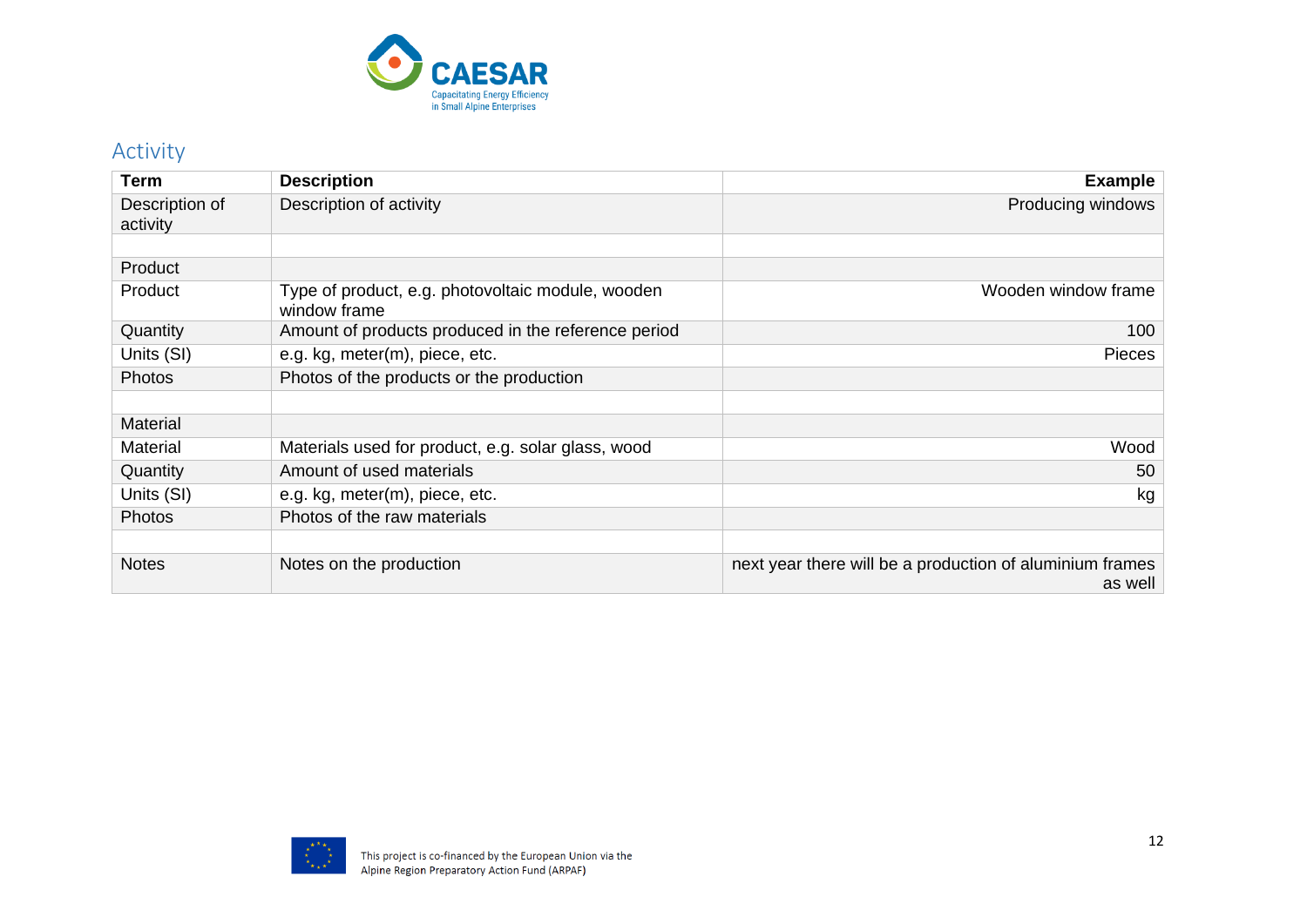

### Acquisition of Electricity

<span id="page-12-0"></span>

| <b>Term</b>                     | <b>Description</b>                                                                        | <b>Example</b>                               |
|---------------------------------|-------------------------------------------------------------------------------------------|----------------------------------------------|
| Supplier                        | Energy provider                                                                           | <b>TiWAG</b>                                 |
| Type of contract                | e.g. high/low tariff, monthly billing, etc.                                               | Monthly billing                              |
| Supply voltage                  | If the supply voltage is not known, the grid level can be used as an<br>alternative       | Grid level or 400 V                          |
| Contract grid usage<br>power    | Agreed extent of grid usage                                                               | 150 kW                                       |
| POD (Point of delivery)         | Counter number, which is always assigned to the customer                                  | AT.004120.06120.000000000001<br>2345         |
| Photos                          | Photos of electricity meter                                                               |                                              |
|                                 |                                                                                           |                                              |
| Spending                        | Amount of the electricity bill in the reference period (net)                              | 35.000 €                                     |
| <b>Delivery</b>                 | Quantity of electricity supplied in the reference period                                  | 200.000 kWh                                  |
|                                 |                                                                                           |                                              |
| CO <sub>2</sub>                 |                                                                                           |                                              |
| Conventional emission<br>factor | Conventional CO2 emission factor for electricity grid (national average,<br>OIB-RL, etc.) | 250 g/kWh                                    |
| Specific emission factor        | Specific CO2 emission factor for electricity from the grid of the electricity<br>supplier | 40 g/kWh                                     |
| <b>Notes</b>                    | Notes on the purchase of electricity                                                      | switching to a green electricity<br>supplier |

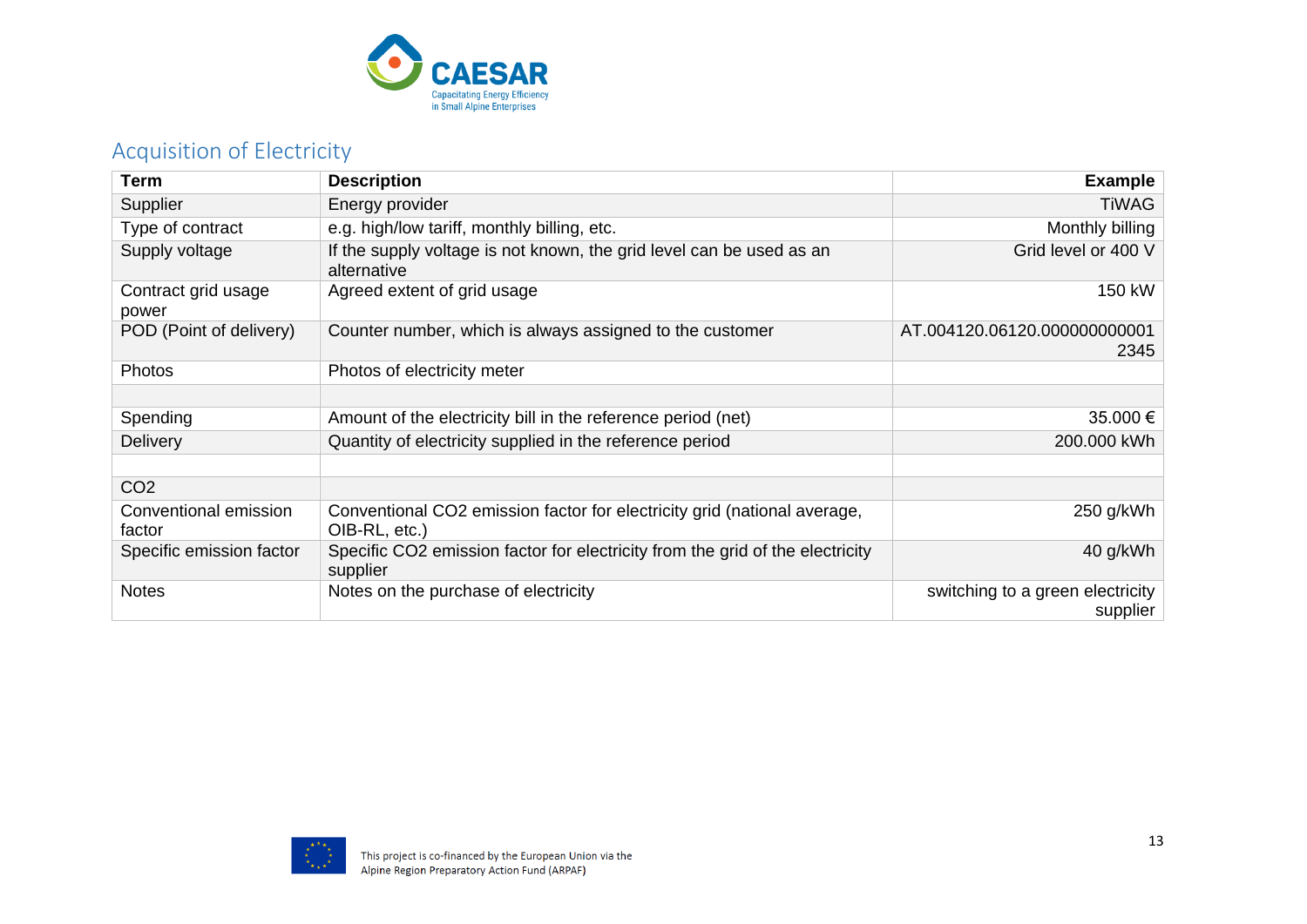

### Acquisition of Gas

<span id="page-13-0"></span>

| Term                         | <b>Description</b>                                                            | <b>Example</b>                     |
|------------------------------|-------------------------------------------------------------------------------|------------------------------------|
| Supplier                     | Gas supplier                                                                  | <b>TiGAS</b>                       |
| Type of contract             | e.g. monthly billing                                                          | Monthly billing                    |
| <b>PCI</b>                   | lower <b>calorific/heating</b> value of the gas (normally stated on the bill) | 10 kWh/Sm <sup>3</sup>             |
| <b>PDR</b>                   | Counter number which is always assigned to the customer                       | 12345654321                        |
| Photos                       | Photos of gas meter                                                           |                                    |
|                              |                                                                               |                                    |
| Spending                     | Amount of the gas bill in the reference period (net)                          | 500                                |
| Delivery                     | Volume of gas supplied in the reference period                                | 1.000 Sm <sup>3</sup>              |
|                              |                                                                               |                                    |
| CO <sub>2</sub>              |                                                                               |                                    |
| Conventional emission factor | Conventional CO2 emission factor for gas                                      | 236 g/kWh                          |
| Specific emission factor     | Specific CO2 emission factor for gas of the plant                             | $0$ g/kWh                          |
| <b>Notes</b>                 | Notes on gas delivery                                                         | It was switched to biogas delivery |
|                              |                                                                               |                                    |
|                              |                                                                               |                                    |

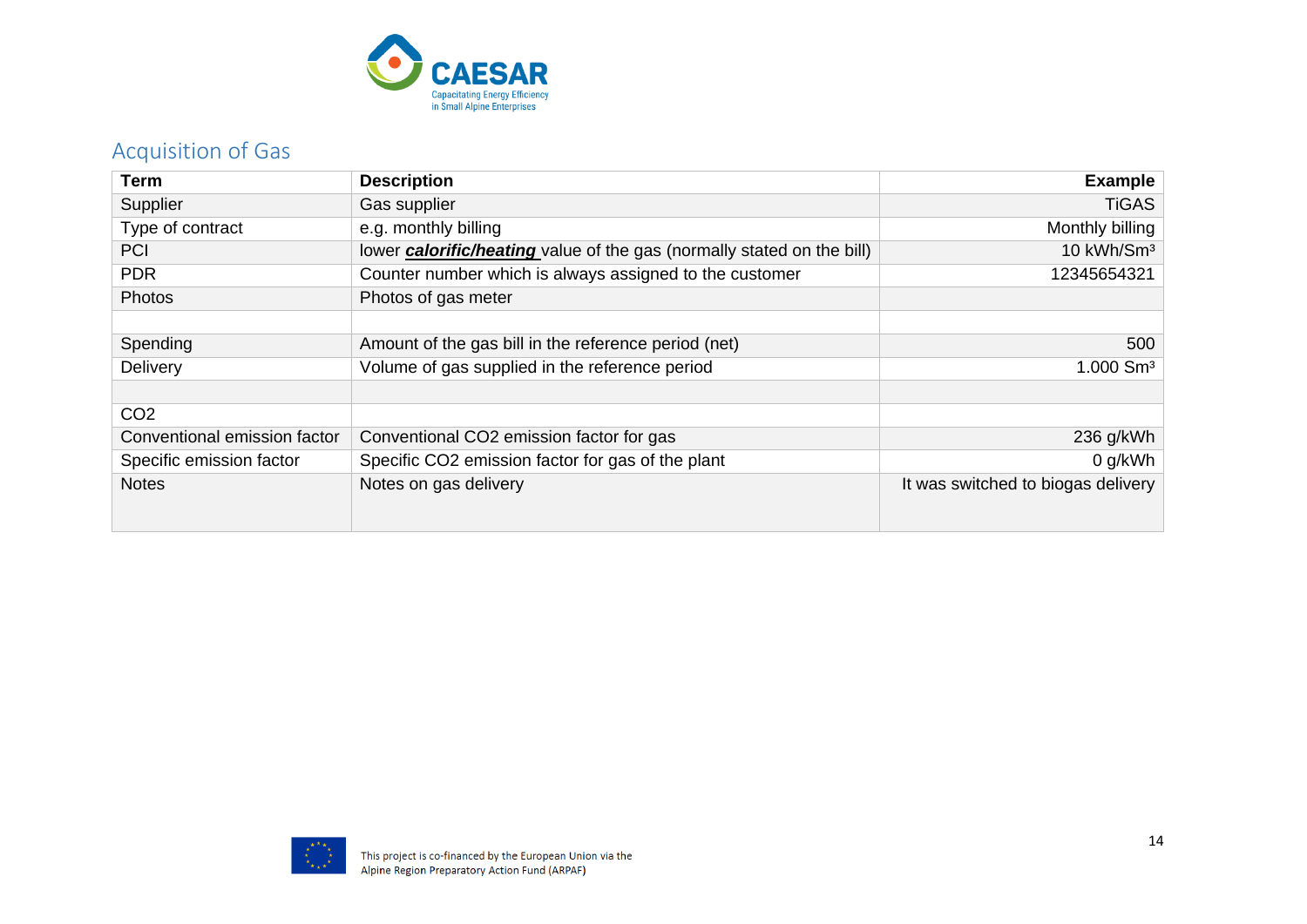

### Acquisition of Oil

<span id="page-14-0"></span>

| <b>Term</b>                  | <b>Description</b>                                                                 | <b>Example</b>      |
|------------------------------|------------------------------------------------------------------------------------|---------------------|
| Supplier                     | Oil supplier                                                                       | Gutmann             |
| Type of contract             | e.g. monthly, yearly billing                                                       | Billing at delivery |
| Conversion factor            | Density kg/l                                                                       | $0,9$ kg/l          |
| calorific value (lower)      | lower <b>calorific/heating</b> value of the oil (normally stated on the statement) | 10 kWh/kg           |
| Tank volume                  | Tank volume                                                                        | 5.0001              |
| Photos                       | Photos of oil meter                                                                |                     |
|                              |                                                                                    |                     |
| Spending                     | Amount of the oil bill in the reference period (net)                               | 1.350 €             |
| <b>Delivery</b>              | Quantity of oil delivered in the reference period                                  | 1.000 kg            |
|                              |                                                                                    |                     |
| CO <sub>2</sub>              |                                                                                    |                     |
| Conventional emission factor | Conventional CO2 emission factor for oil                                           | 311 g/kWh           |
| Specific emission factor     | Specific CO2 emission factor for oil from the system                               | 311 g/kWh           |
| <b>Notes</b>                 | Notes on the purchase of oil                                                       |                     |

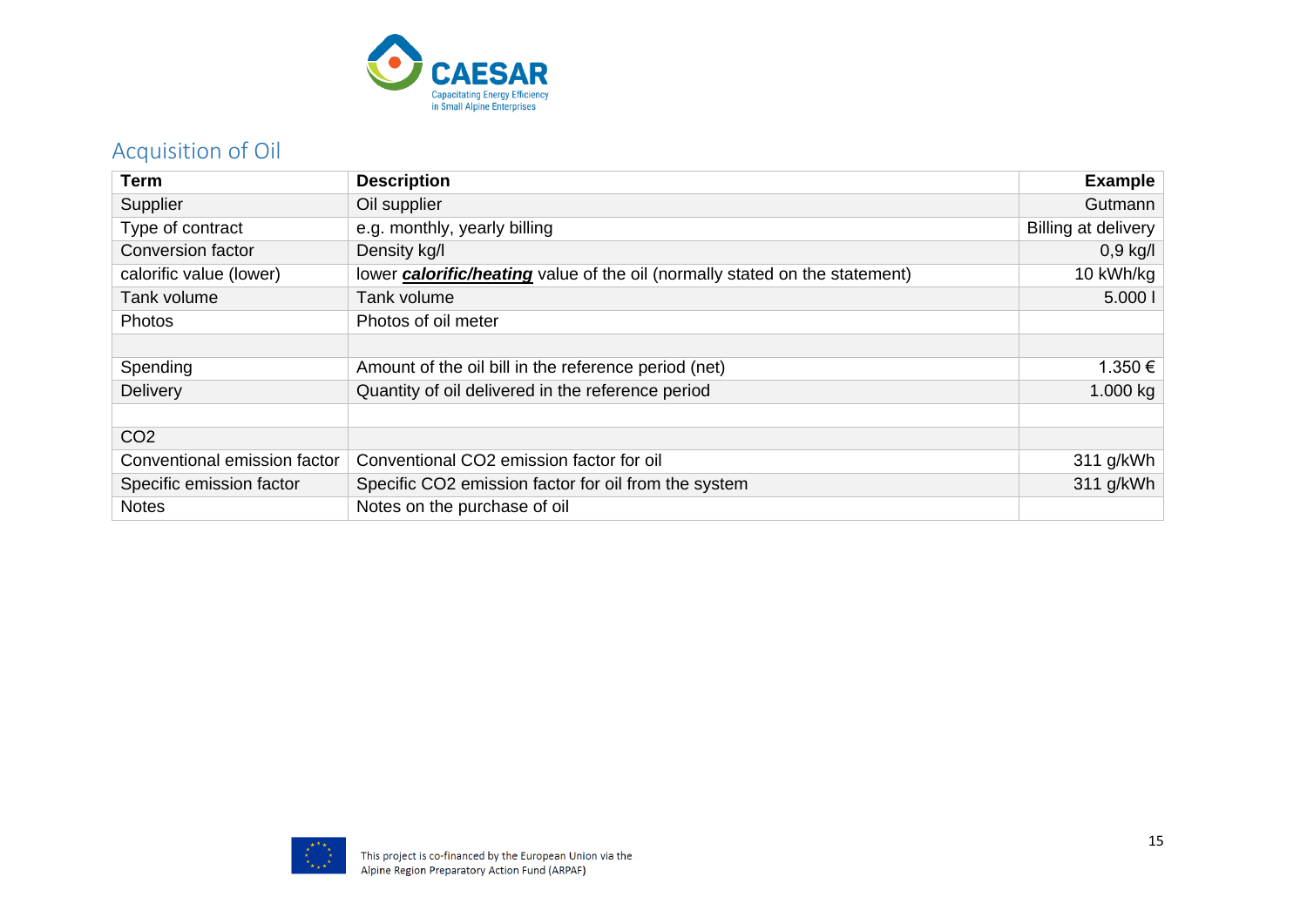

### Acquisition of Heat

<span id="page-15-0"></span>

| Term                            | <b>Description</b>                                                                        | <b>Example</b>                            |
|---------------------------------|-------------------------------------------------------------------------------------------|-------------------------------------------|
| Supplier                        | Heat supplier                                                                             | Innsbrucker Kommunalbetriebe              |
| Type of contract                | e.g. monthly billing                                                                      | annual billing                            |
| Inlet temperature               | Flow temperature district heating at transfer station                                     | 80 °C                                     |
| Outlet temperature              | Return temperature district heating at transfer station                                   | 65 °C                                     |
| Heat exchange power             | the performance of the heat exchanger/converter                                           | 30 kW                                     |
| meter number                    | Number of the heat meter                                                                  | 123456                                    |
| Photos                          | Photos of heat meter                                                                      |                                           |
|                                 |                                                                                           |                                           |
| Spending                        | Amount of heat bill in the reference period (net)                                         | $3.000 \in$                               |
| Delivery                        | Quantity of heat supplied in the reference period                                         | 20.000 kWh                                |
|                                 |                                                                                           |                                           |
| CO <sub>2</sub>                 |                                                                                           |                                           |
| Conventional emission<br>factor | Conventional CO2 emission factor for district heating (national average,<br>OIB-RL, etc.) | 291 g/kWh                                 |
| Specific emission factor        | Specific CO2 emission factor for heat of the plant                                        | 51 g/kWh                                  |
| <b>Notes</b>                    | Notes on the purchase of heat                                                             | district heating from renewable<br>energy |

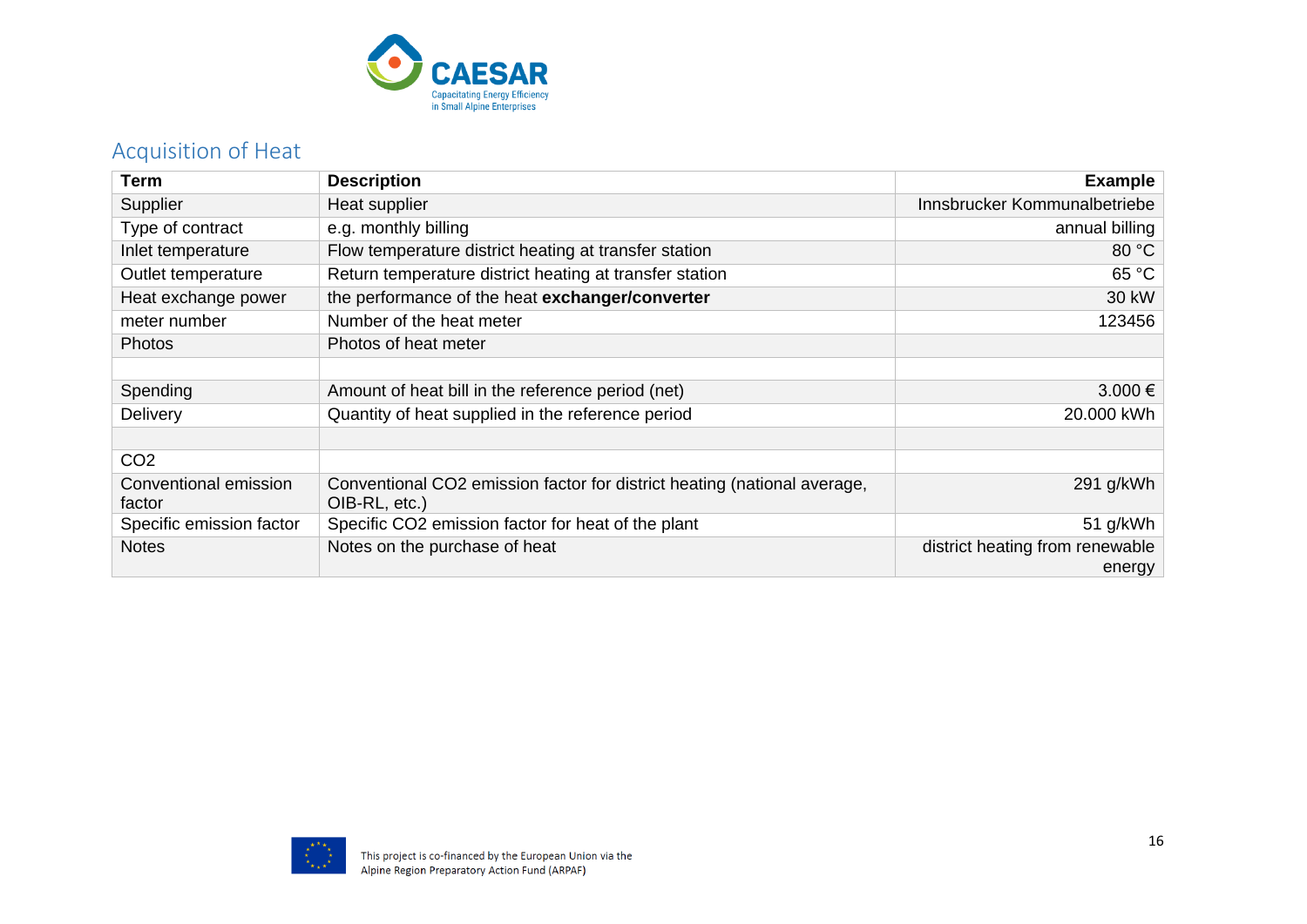

### Acquisition of Water

<span id="page-16-0"></span>

| <b>Term</b>  | <b>Description</b>                                                | <b>Example</b>      |
|--------------|-------------------------------------------------------------------|---------------------|
| Supplier     | Water supplier                                                    | Municipal utilities |
| Application  | e.g. drinking water, processes, etc.                              | Drinking water      |
| Meter number | Water meter number (number which can be found at the water meter) | 123456              |
| Photos       | Photos of water meter                                             |                     |
|              |                                                                   |                     |
| Spending     | Amount on the water bill in the reference period (net)            | 100                 |
| Quantity     | Volume of water supplied in the reference period                  | 5.0001              |
|              |                                                                   |                     |
| <b>Notes</b> | Notes on the purchase of water                                    |                     |

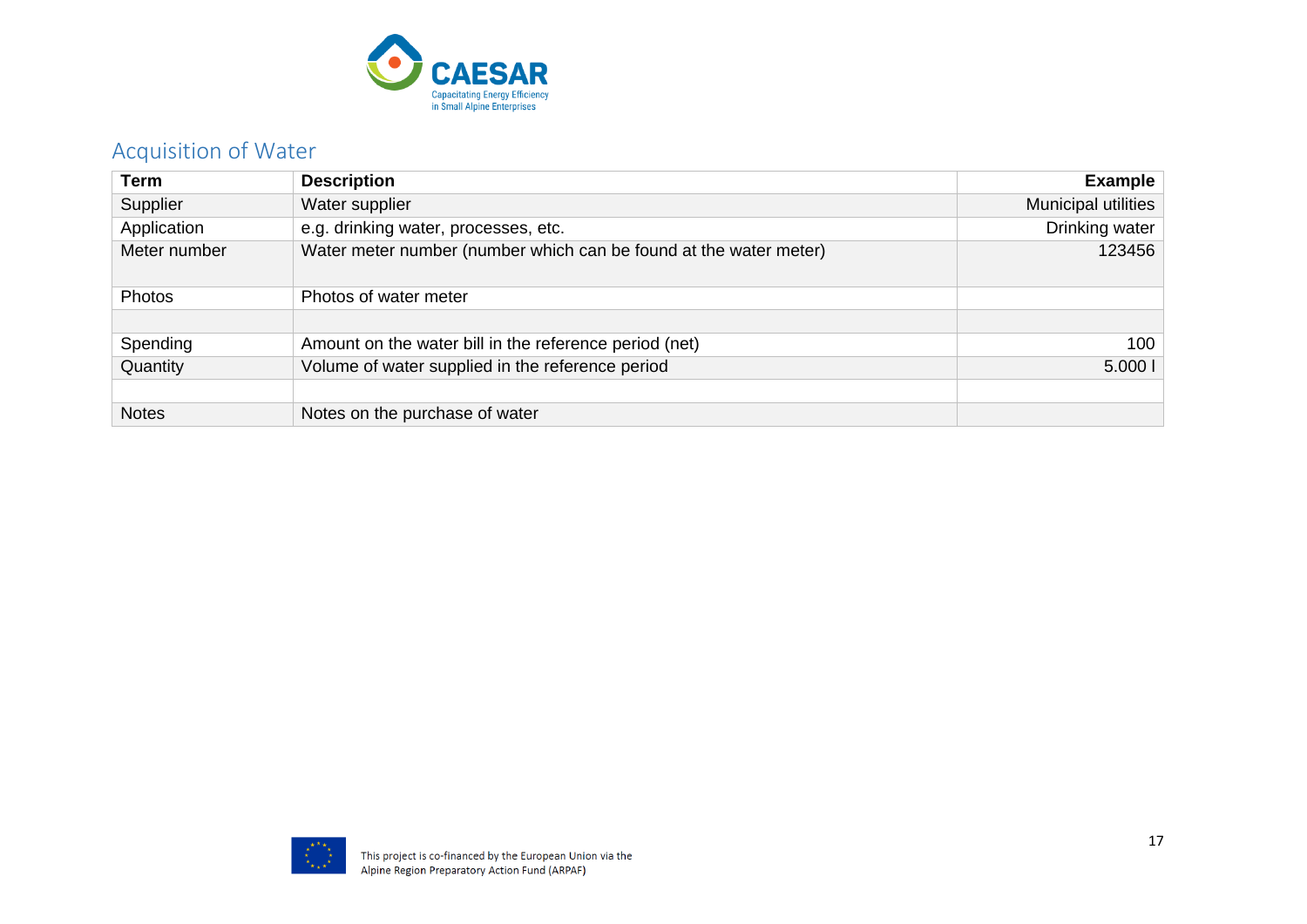

### Ren. PV (Renewable Energy Photovoltaic)

<span id="page-17-0"></span>

| <b>Term</b>                            | <b>Description</b>                                                | <b>Example</b>                                                                      |
|----------------------------------------|-------------------------------------------------------------------|-------------------------------------------------------------------------------------|
| <b>System</b>                          |                                                                   |                                                                                     |
| Year                                   | Launch year                                                       | 2015                                                                                |
| <b>Installer</b>                       | Installer                                                         | Sonnenkraft GmbH                                                                    |
| <b>Panel Manufacturer</b>              | Module manufacturer                                               | Kioto                                                                               |
| <b>Inverter Manufacturer</b>           | Inverter manufacturer                                             | Fronius                                                                             |
| Sum panel power                        | Total output of the modules in kilowatt peak<br>kWp               | 30 kWp                                                                              |
| <b>Energy production</b>               | Annual electricity production (direct current)                    | 30.000 kWh/a                                                                        |
| <b>Photos</b>                          | Photos of photovoltaic system                                     |                                                                                     |
|                                        |                                                                   |                                                                                     |
| <b>Maintenance costs</b>               | Annual maintenance costs                                          | 200€                                                                                |
| <b>Amortisation costs</b>              | Annuity                                                           | 100€                                                                                |
| <b>Other costs</b>                     | Annual costs e.g. insurance                                       | 50€                                                                                 |
| <b>Electricity sold</b>                |                                                                   | 15.000 kWh                                                                          |
|                                        |                                                                   | 2.250€                                                                              |
|                                        |                                                                   |                                                                                     |
| <b>Notes</b>                           |                                                                   | increased feed-in-tariff is ending in 2 years. After that the<br>tariff is 5 ct/kWh |
|                                        |                                                                   |                                                                                     |
| CO <sub>2</sub>                        |                                                                   |                                                                                     |
| <b>Conventional emission</b><br>factor | Conventional CO2 emission factor for electricity<br>from the grid | 250 g/kWh                                                                           |
| <b>Specific emission</b><br>factor     | Specific CO2 emission factor for electricity of the<br>plant      | 40 g/kWh                                                                            |
| <b>Notes</b>                           | Notes on the PV system                                            | System size will increase in the next few years                                     |

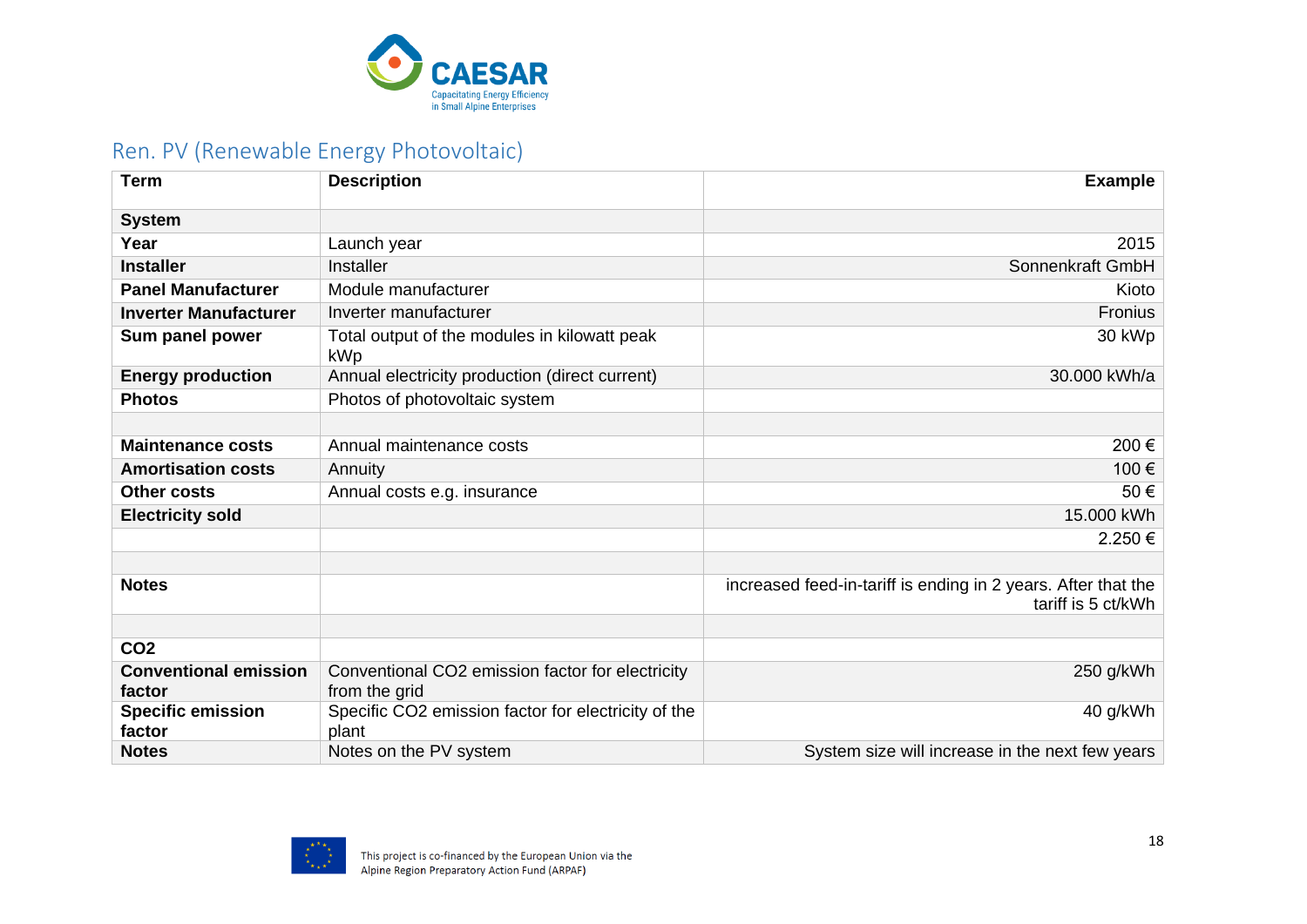

### Ren. CHP (Renewable Energy Combined Heat and Power)

<span id="page-18-0"></span>

| <b>Term</b>                  | <b>Description</b>                                             | <b>Example</b> |
|------------------------------|----------------------------------------------------------------|----------------|
| System                       |                                                                |                |
| Plant #1                     |                                                                |                |
| Year                         | Launch year (CHP)                                              | 2019           |
| Packager                     | Manufacturer of the CHP                                        | Jenbacher      |
| Motor brand and model        | Brand and model of the CHP                                     | J208           |
| Generator (brand and model)  | Brand and model of the generator                               | <b>Siemens</b> |
| <b>Electrical power</b>      | Electrical power of the generator                              | 100 kW         |
| Energy production            | Amount of electricity generated by the generator               | 800.000 kWh    |
| Thermal power                | Thermal power of the generator                                 | 110 kW         |
| Thermal energy production    | Amount of heat generated by the generator                      | 880.000 kWh    |
| Photos                       | Photos of CHP                                                  |                |
|                              |                                                                |                |
| Maintenance costs            | Maintenance costs of the CHP                                   | 500€           |
| <b>Amortisation costs</b>    | Annuity                                                        | 1.500 €        |
| Annual fuel consumption      | Annual fuel consumption for CHP in the reference period        | 200t           |
| Spending for fuel            | Fuel consumption costs in the reference period (net)           | 200.000 €      |
| Other costs                  | e.g. insurance                                                 | 100€           |
| <b>Electricity sold</b>      | Electrical energy sold                                         | 700.000 kWh    |
|                              |                                                                | 70.000 €       |
| Thermal energy sold          | Thermal energy sold                                            | 800.000 kWh    |
|                              |                                                                | 80.000€        |
| internal heat consumption    | Self-consumed thermal energy                                   | 0 kWh          |
|                              |                                                                |                |
| CO2 electricity              |                                                                |                |
| Conventional emission factor | Conventional CO2 emission factor for electricity from the grid | 450 g/kWh      |
| Specific emission factor     | Specific CO2 emission factor of the plant                      | 350 g/kWh      |

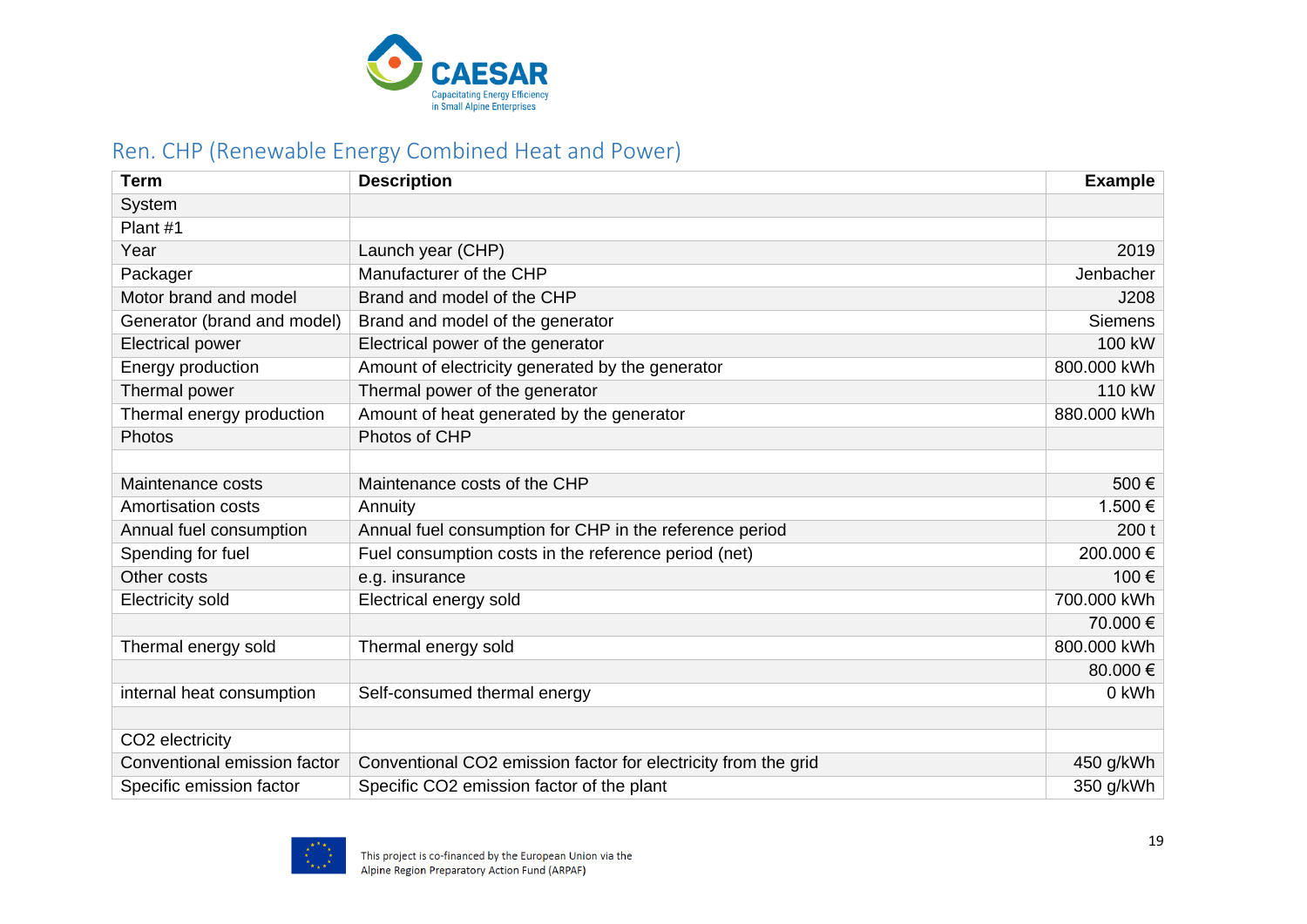

| <b>Notes</b>                 | Notes on the electricity production of the CHP (BHKW)                      |           |
|------------------------------|----------------------------------------------------------------------------|-----------|
|                              |                                                                            |           |
| CO2 thermal energy           |                                                                            |           |
| Conventional emission factor | conventional CO2 emission factor for heat from district heating, gas, etc. | 500 g/kWh |
| Specific emission factor     | Specific CO2 emission factor of the CHP                                    | 300 g/kWh |
| <b>Notes</b>                 | Notes on the heat production of the CHP                                    |           |

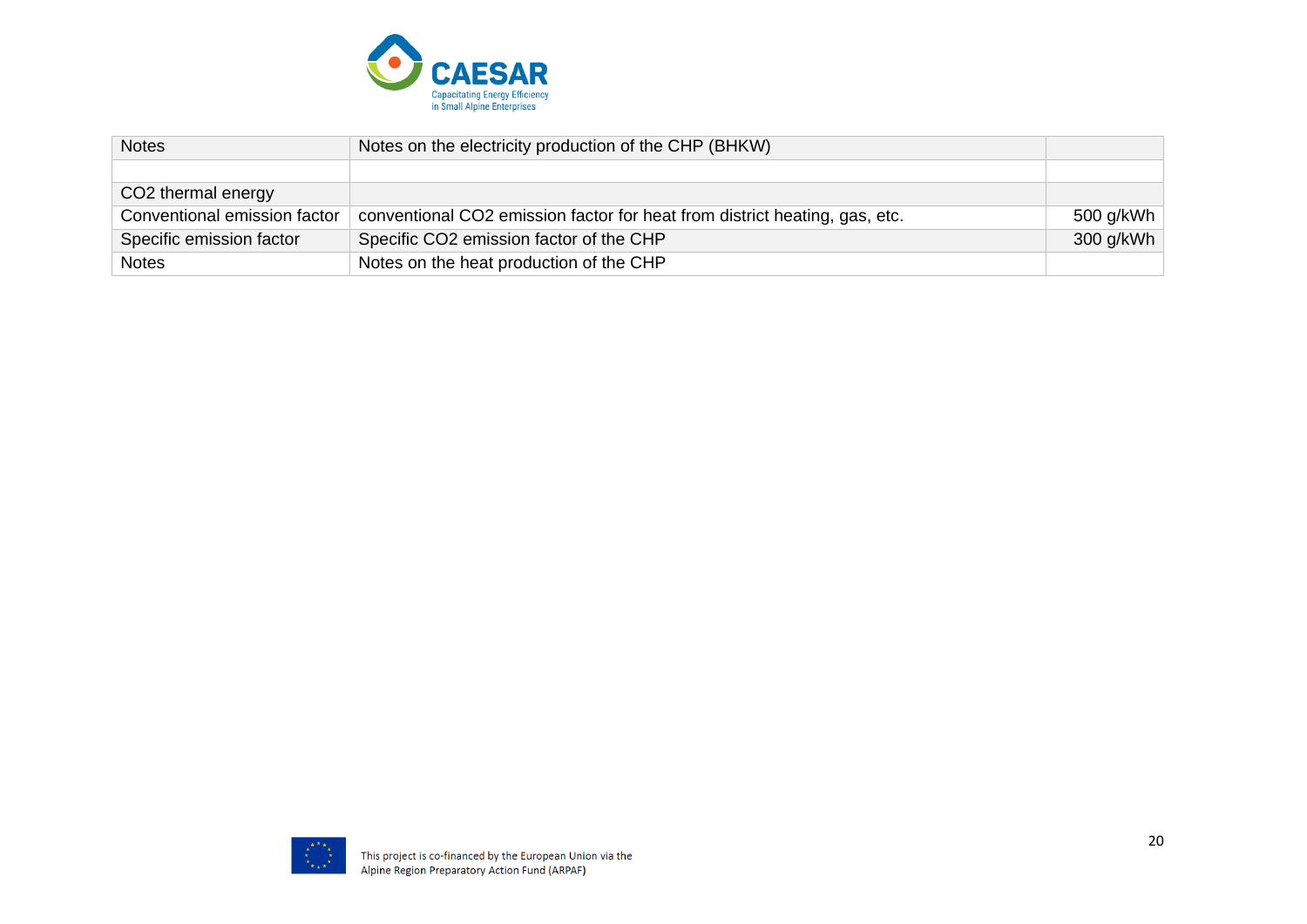

### Heating systems

<span id="page-20-0"></span>

| <b>Term</b>                | <b>Description</b>                                       | <b>Example</b> |
|----------------------------|----------------------------------------------------------|----------------|
| <b>Boiler</b>              |                                                          |                |
| Boiler #1                  |                                                          |                |
| <b>Brand</b>               | Boiler manufacturer                                      | <b>Bertsch</b> |
| Model                      | Boiler model                                             | <b>B100 BW</b> |
| Year                       | Launch year                                              | 2000           |
| Burner thermal power       | Thermal output of the burner                             | 100 kW         |
| Inlet temperature          | Inlet temperature of the heating system                  | 40 °C          |
| Outlet temperature         | Outlet temperature of the heating system                 | 30 °C          |
| Performance                | <b>Boiler efficiency</b>                                 | 90%            |
| Burner (brand/model)       | Burner manufacturer/model                                | <b>BB 100</b>  |
| Modulation                 | Modulation of the boiler                                 | yes            |
| Photos                     | Photos of the boiler                                     |                |
|                            |                                                          |                |
| Thermal energy storages    |                                                          |                |
| Thermal energy storages #1 |                                                          |                |
| <b>Brand</b>               | Manufacturer of the thermal energy                       | Email          |
|                            | storage                                                  |                |
| Model                      | Model of the thermal energy storage                      | <b>P500L</b>   |
| Year                       | Launch year of the thermal energy storage                | 2000           |
| Volume                     | Storage capacity                                         | 500 Liter      |
| Average temperature        | Average temperature of the thermal                       | 60 °C          |
|                            | energy storage                                           |                |
| <b>Electrical heater</b>   | Use of an electrical heating<br>element/heating register | ja             |
| Quantity                   | Number of thermal energy storage units of                | $\mathbf 1$    |
|                            | this model                                               |                |
| Photos                     | Photos of the thermal storage tank                       |                |

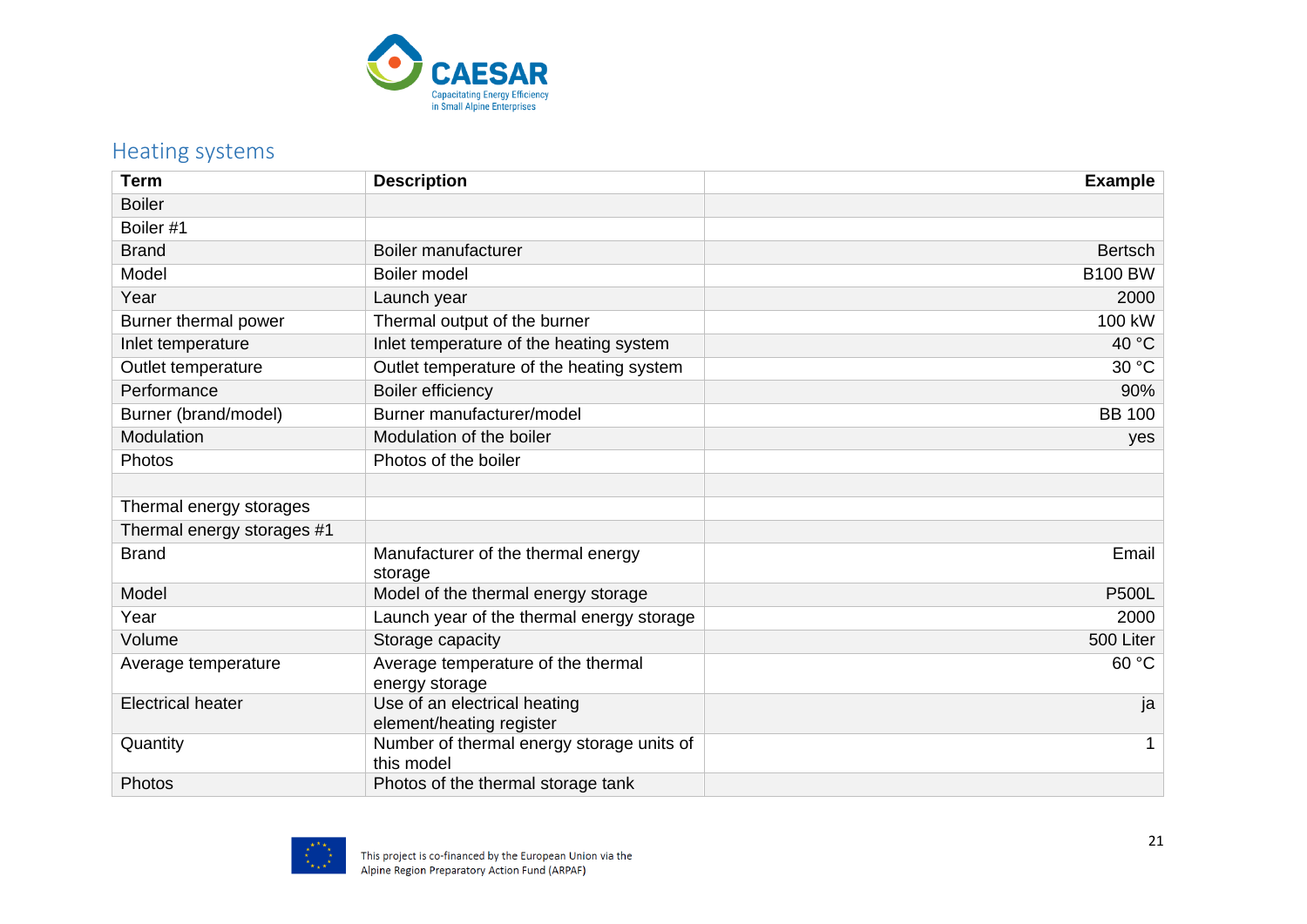

| <b>Notes</b>                              | Notes on the thermal storage tank and the<br>boiler   | will be replace with a 300 liter boiler                                       |
|-------------------------------------------|-------------------------------------------------------|-------------------------------------------------------------------------------|
|                                           |                                                       |                                                                               |
| Pumps                                     |                                                       |                                                                               |
| Number of pumps                           | Number of heating-/circulation pumps in<br>the system |                                                                               |
| Maximum electrical power                  | Maximum electrical power of all pumps                 | 150 W                                                                         |
| Minimum electrical power                  | Minimum electrical power of all pumps                 | 60 W                                                                          |
| Ratio of new pumps                        | how common are new pumps $(< 5$ years)                | many                                                                          |
| Ratio of pumps equipped with<br>inverters | Ratio of speed-controlled pumps                       | only when necessary                                                           |
| Maintenance is carried out<br>regularly   | Frequency of carried out maintenance<br>carried       | on average                                                                    |
| The piping plan is detailed               | Detail degree of piping plan                          | many                                                                          |
| Photos                                    | Photos of the pumps                                   |                                                                               |
| <b>Notes</b>                              | Notes for pumps                                       | All pumps will be replaced by highly efficient pumps over<br>the next 5 years |

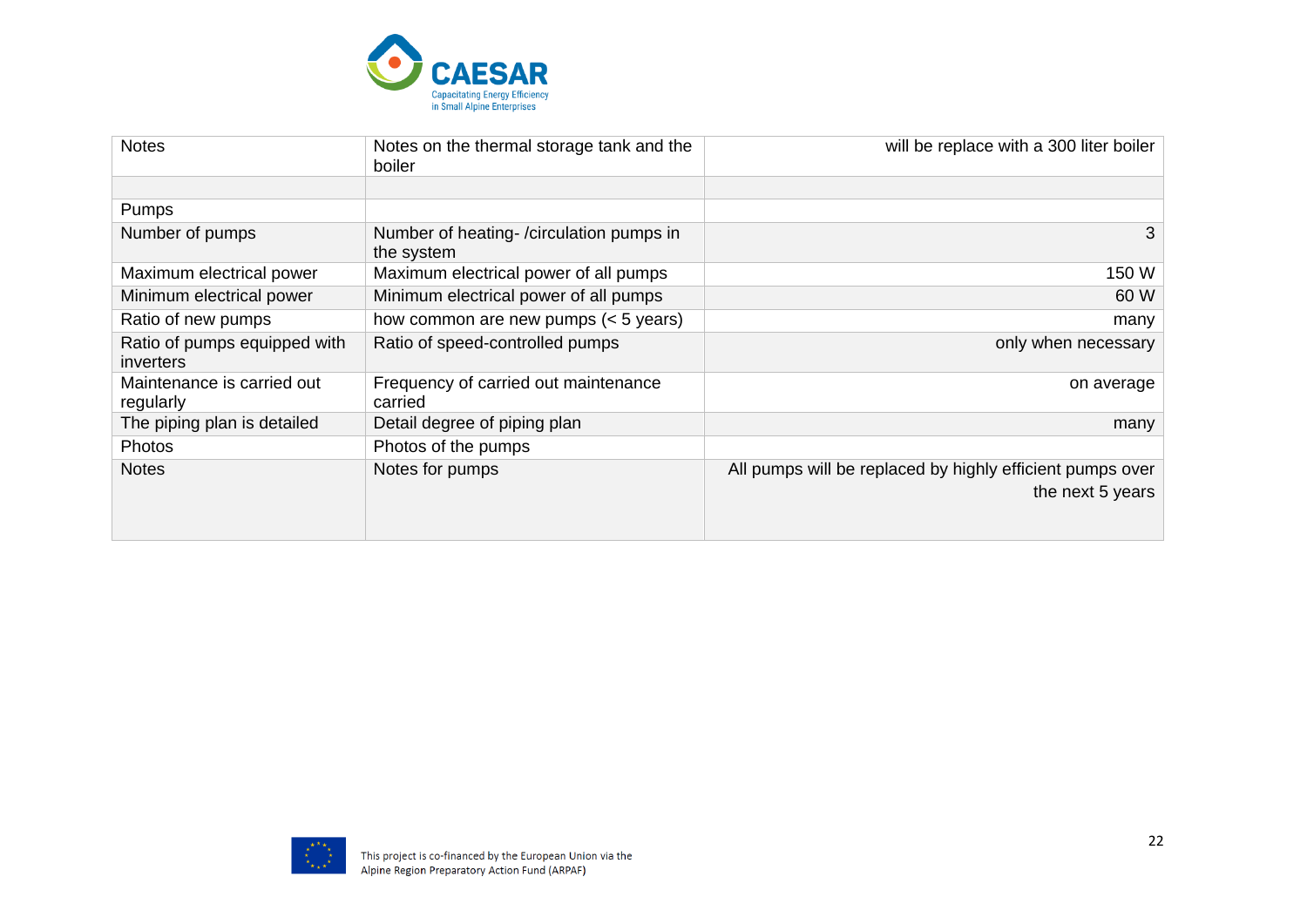

#### Compr. Air

<span id="page-22-0"></span>

| <b>Term</b>                                    | <b>Description</b>                                                | <b>Example</b>     |
|------------------------------------------------|-------------------------------------------------------------------|--------------------|
| Compressor                                     |                                                                   |                    |
| Compressor                                     |                                                                   |                    |
| <b>Brand</b><br>Manufacturer of the compressor |                                                                   | <b>Philips</b>     |
| Model                                          | Compressor model                                                  | A34                |
| Year                                           | Launch year of the compressor                                     | 2017               |
| <b>Electrical power</b>                        | Electrical power consumption of the compressor                    | 100 kW             |
| Maximum pressure                               | Maximum pressure of the compressor                                | 7 bar              |
| Working pressure                               | Working pressure of the compressor                                | 6 bar              |
| <b>Volume flow</b>                             | Volume flow                                                       | $10 \text{ m}^3/h$ |
| Inverter                                       | The compressor is speed-controlled                                | yes                |
| Hours of no-load operation                     | No-load operation hours                                           | 44 h               |
| Full load hours                                | Full load hours                                                   | 55h                |
| Electricity consumption                        | Compressor power consumption                                      | 10.000 kWh         |
| Photos                                         | Photos of the compressor                                          |                    |
|                                                |                                                                   |                    |
| <b>Dryer</b>                                   |                                                                   |                    |
| <b>Brand</b>                                   | Dryer manufacturer                                                | <b>Philips</b>     |
| Model                                          | Dryer model                                                       | T <sub>20</sub>    |
| Year                                           | Launch year of the dryer                                          | 2017               |
| <b>Electrical power</b>                        | Electrical power consumption of the dryer in the reference period | <b>10 kW</b>       |
| Electricity consumption                        | Electricity consumption of the dryer in the reference period      | 1.000 kWh          |
| Photos                                         | Photos of the dryer                                               |                    |
|                                                |                                                                   |                    |
| Possibility to close individual circuits       | Possibility to close individual compressed air circuits           | yes                |
| Presence of heat exchangers                    | Existing heat exchanger                                           | no                 |
| <b>Notes</b>                                   | Notes on the compressed air system                                |                    |

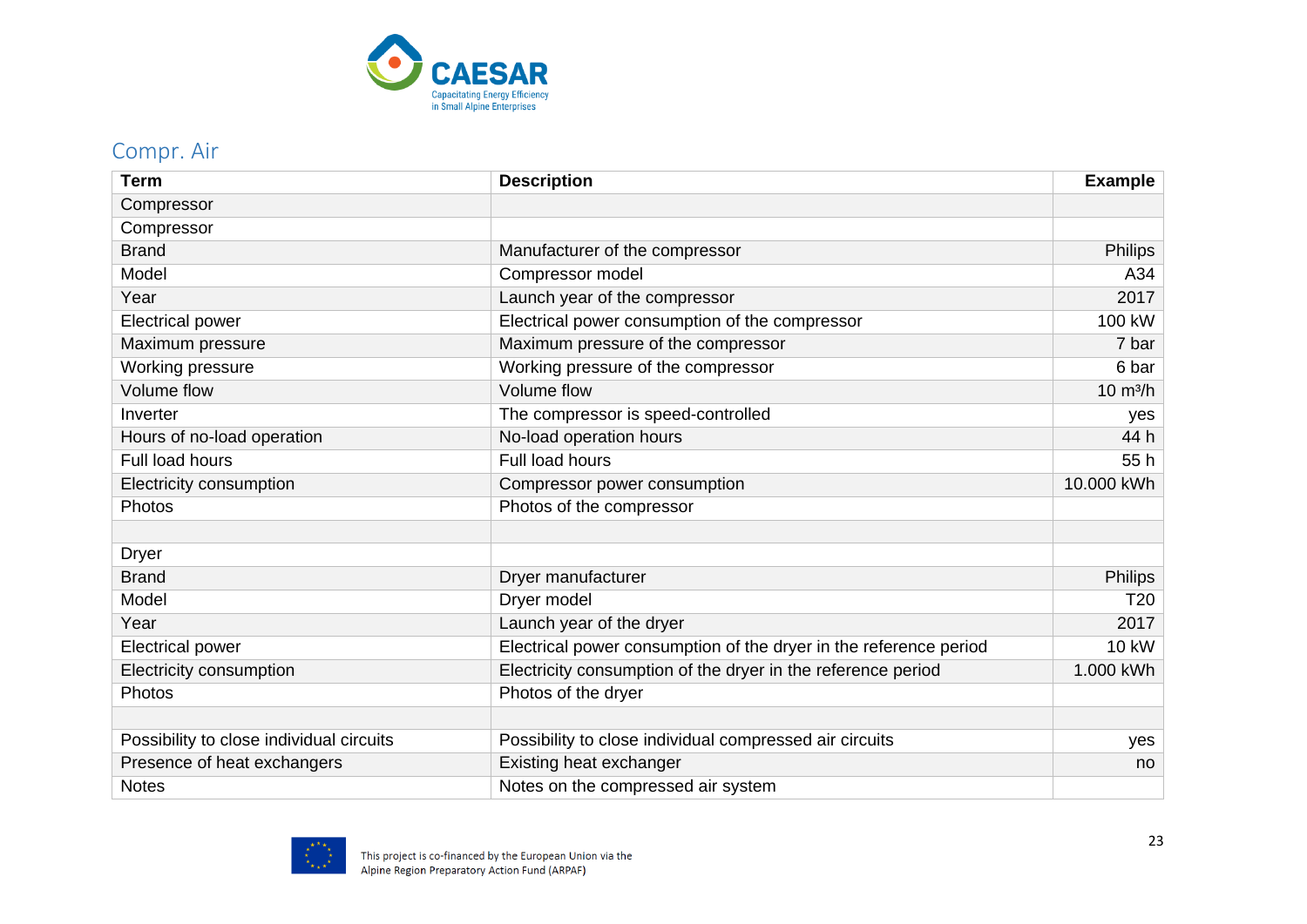

#### Air suction

<span id="page-23-0"></span>

| Term                               | <b>Description</b>                                                | <b>Example</b>      |
|------------------------------------|-------------------------------------------------------------------|---------------------|
| Suction systems                    |                                                                   |                     |
| Suction systems                    |                                                                   |                     |
| <b>Brand</b>                       | Manufacturer of the suction system                                | AirG                |
| Model                              | Model of the suction system                                       | $3B-6$              |
| Year                               | Launch year of the suction system                                 | 2017                |
| <b>Electrical power</b>            | Electrical power consumption of the suction system                | 100 kW              |
| Volume flow                        | Amount of air that flows through a suction pipe in a certain time | $200 \text{ m}^3/h$ |
| Inverter                           | speed-controlled suction system                                   | ja                  |
| Quantity                           | Number of suction units                                           | $\overline{2}$      |
| Automatic activation               | Automatic activation of suction system                            | yes                 |
| Shut-off valves (e.g. gate valves) | Available shut-off valves                                         | no                  |
| Electricity consumption            | Power consumption of the suction system in the reference period   | 1.000 kWh           |
| <b>Photos</b>                      | Photos of the extraction system                                   |                     |
|                                    |                                                                   |                     |
| <b>Notes</b>                       | Notes on the extraction system                                    |                     |

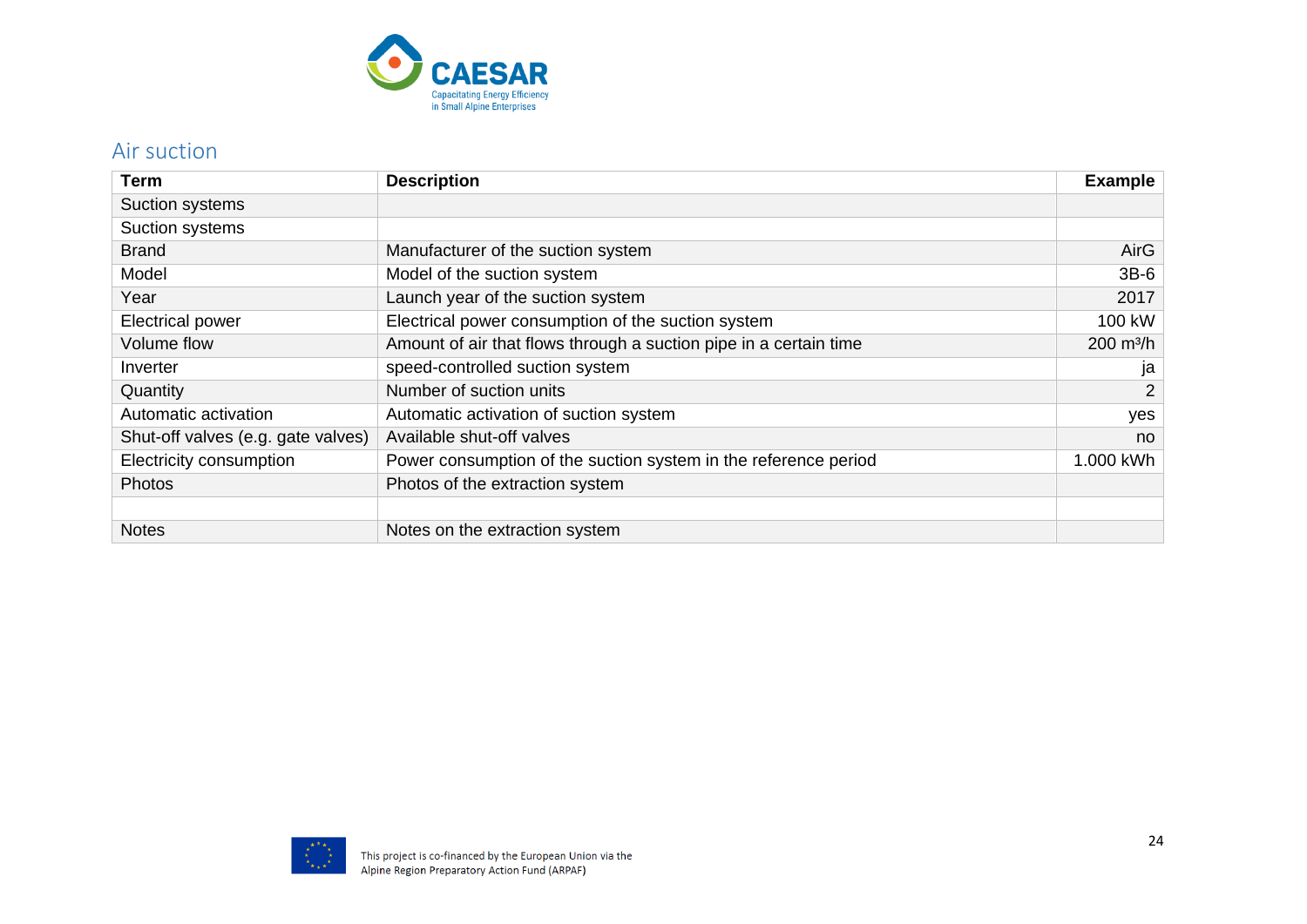

#### Chiller

<span id="page-24-0"></span>

| Term                          | <b>Description</b>                         | <b>Example</b> |
|-------------------------------|--------------------------------------------|----------------|
| Compressor                    |                                            |                |
| Compressor                    |                                            |                |
| <b>Brand</b>                  | Compressor manufacturer                    | Daikin         |
| Model                         | Compressor model                           | K200           |
| Year                          | Launch year of the compressor              | 2010           |
| Quantity                      | Number of compressors                      |                |
| Electrical power              | Electrical power consumption of the system | 200 kW         |
| Cooling power                 | Cooling capacity of the plant              | 300 kW         |
| Refrigerant gas               | Type of refrigerant gas                    | R134a          |
| Electrical energy consumption | Power consumption of the system            | 30.000 kWh     |
| <b>Photos</b>                 | Photos of the cooling system               |                |
|                               |                                            |                |
| <b>Notes</b>                  | Notes on cooling system                    |                |

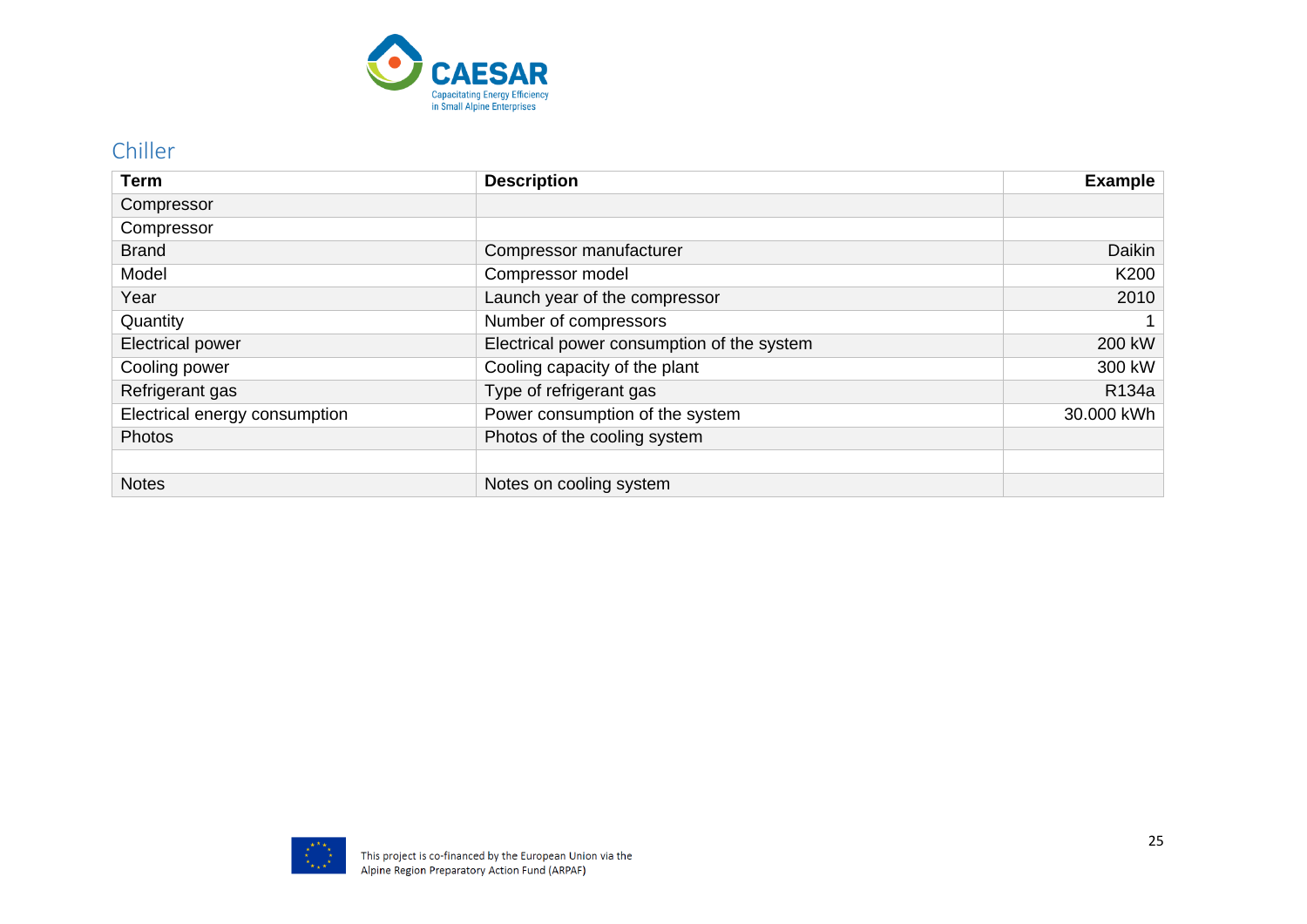

### Lighting

<span id="page-25-0"></span>

| Term                           | <b>Description</b>                                              | <b>Example</b>    |
|--------------------------------|-----------------------------------------------------------------|-------------------|
| Presence of a lightning plan   | Is a lighting plan available?                                   | yes               |
|                                |                                                                 |                   |
| Lighting system                |                                                                 |                   |
| Lighting system                |                                                                 |                   |
| Type                           | Type of used luminaire                                          | <b>LED</b>        |
| Quantity                       | Number of lamps with the specified typology                     | All               |
| Operating hours                | Annual operating hours of this typology                         | 2.500 h           |
| Photos                         | Photos of the lighting system                                   |                   |
|                                |                                                                 |                   |
| Automatization on/off          | Available automation e.g. motion detector, daylight measurement | yes               |
| Automatic control              | Type of automatic control                                       | Presence          |
| Presence                       | Frequency of automatic control                                  | Most of the rooms |
|                                |                                                                 |                   |
| Illuminance (spot measurement) | Measured illuminance                                            | 300 Lux           |
| Incidence                      | Incidence of this type of luminaire                             | Most of the rooms |
| Photos                         | Photos from the spot measurement                                |                   |
| <b>Notes</b>                   | Notes on the lighting system                                    |                   |